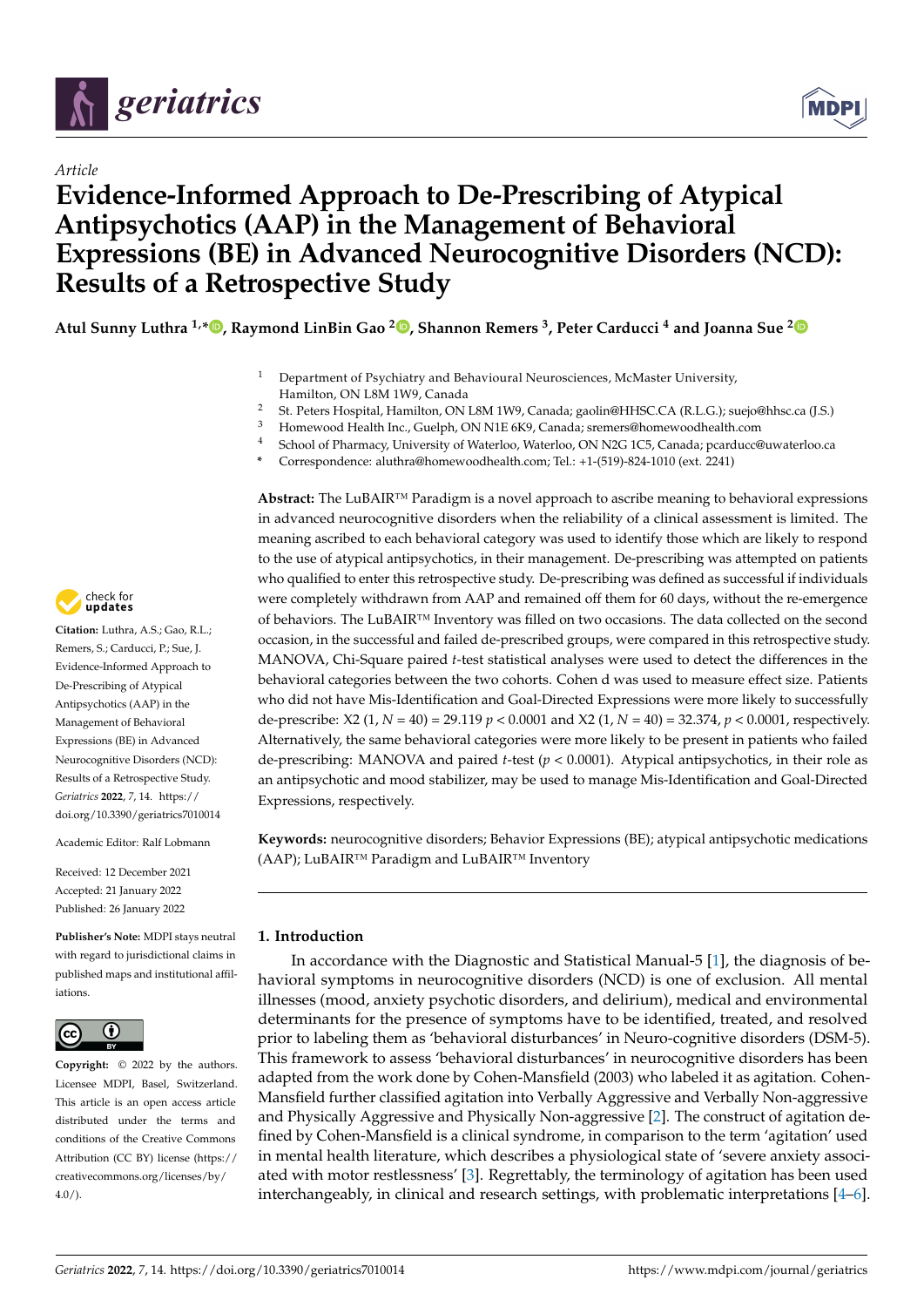One of the most used terminology to label symptoms in NCD is Behavioral and Psychological Symptoms of Dementia (BPSD) (DSM-IV-TR); defined as 'agitation, apathy, depression, repetitive questioning, psychosis, aggression, sleep problems, wandering, and a variety of inappropriate behaviors' [\[7\]](#page-18-5). The terminology of BPSD is without any specific criteria or definitions for each of these symptoms collected herein. Carrarini et al. (2021) [\[8\]](#page-18-6) have used the terminology of 'agitation', defined as a 'behavioral syndrome characterized by increased, often undirected, motor activity, restlessness, aggressiveness, and emotional distress. Cloak and Khalili (2020) [\[9\]](#page-18-7) used the terminology of BPSD and defined it to include cognitive/perceptual (delusions and hallucinations), motor (pacing, wandering, repetitive movements, and physical aggression), verbal (yelling, calling out, repetitive speech, and verbal aggression), emotional (euphoria, depression, apathy, anxiety, and irritability) and vegetative (disturbances in sleep and appetite). Marcinkowska et al. (2020) [\[10\]](#page-19-0) used the term BPSD and defined it to include 'psychosis, agitation, aggression, depression, and anxiety' and went on to focus on the therapeutic developments in the management of 'dementia-related psychosis and agitation/aggression. As is evident, different terminologies have been used to describe the same constellation of symptoms and the same terms used with a different meaning in both clinical and research settings. Finally, the labeling of any terminology is from the standpoint of the observer rather than that of the person with NCD [\[2\]](#page-18-1). It is apparent that even the most basic definition of coining any terminology, defined as 'a set of concepts and relationships that provide a common reference point for comparisons and aggregation of data' [\[11\]](#page-19-1), has yet to be consistently applied to the area of behaviors in advanced NCD.

Additionally, the reliability and validity of commonly used psychometric tools, in identifying individual clinical states or distinguishing amongst varied clinical states, in advanced stages of NCD is unknown [\[5\]](#page-18-8). According to the World Health Organization (2012) [\[12\]](#page-19-2), the diagnosis of specific clinical states or distinguishing amongst different clinical states, in accordance with DSM, is increasingly difficult in advanced stages of NCD or in individuals with primary language abnormalities. This limitation in the diagnostic differentiation in advanced NCD is of huge clinical significance as 'behavioral disturbances in advanced NCD' is one of exclusion. It is also in the advanced stages of NCD when the prevalence of behavioral symptoms is upwards of 80% [\[13\]](#page-19-3).

Additionally, the use of atypical antipsychotics (AAP) to manage these behaviors is without an understanding of their use as an antipsychotic [\[14–](#page-19-4)[16\]](#page-19-5), mood stabilizer [\[17](#page-19-6)[,18\]](#page-19-7), or as an augmentation of depressive or anxiety disorders [\[19,](#page-19-8)[20\]](#page-19-9). A recent publication by McFarlane and Cummings (2021) [\[21\]](#page-19-10) proposes that the minimal benefits of AAP may be due to their sedating properties.

This lack of consistency in the use of definitions on terminology to label behaviors as well as the absence of understanding of the indications for the use of AAP, have resulted in equivocal outcomes. There has been a demonstration of small but statistically significant benefits [\[22\]](#page-19-11), no worsening after de-prescribing [\[23\]](#page-19-12), and a degree of worsening after de-prescribing [\[24\]](#page-19-13). In many studies, placebo response rates were high and reflect a high rate of spontaneous resolution of these symptoms within three months [\[21\]](#page-19-10). Furthermore, the use of AAP do pose several risks from side effects in the form of excessive sedation and cognitive slowing, extrapyramidal symptoms, and gait disturbances with complications such as falls, orthostatic hypotension, and other cardiovascular complications and increased risk of death [\[10,](#page-19-0)[25\]](#page-19-14). Consequently, it is recommended that individuals with NCD with BPSD be treated for a duration of three months for symptom stabilization, or a failed response to an adequate trial for three months, after which the AAP should be tapered and stopped [\[26\]](#page-19-15). The American Psychiatric Association (2016) [\[27\]](#page-19-16) guidelines define de-prescribing as successful when the individual completely withdraws from AAP and remains off them for 60 days without the re-emergence of behaviors. Failed de-prescribing is defined as a relapse in behaviors early in the course of de-prescribing or failing to stay off AAP for a duration of 60 days without the re-emergence of behaviors. As is evident from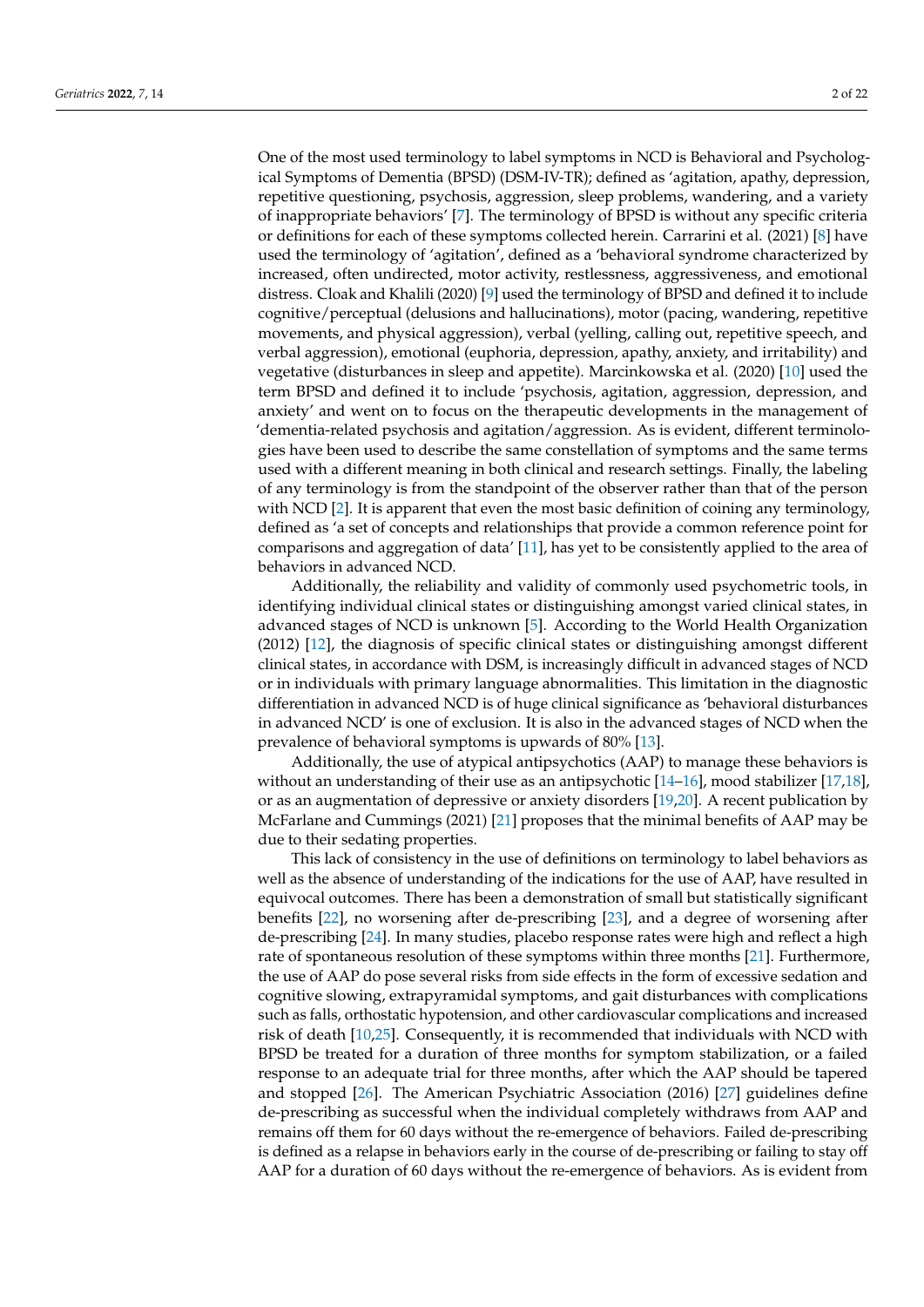the aforementioned arguments, the existing approach to labeling and treating behaviors in advanced NCD appears to offer limited potential for future growth.

An alternative approach to understanding the presence of behaviors in NCD has been gaining momentum since the conception of the Need-Driven dementia-compromised behavior model by Algase et al. (1996) [\[28\]](#page-19-17). Kovacs et al. (2005) [\[29\]](#page-19-18) further developed this model. According to this model, instead of viewing behaviors as a problem, and from the observer's point of view, the presence of behaviors is viewed as a manifestation of an unmet need. Therefore, behaviors are viewed as a mode of communication of this unmet need, and the meaning behind this behavior, that is the unmet need, requires decoding. The P.I.E.C.E.S.™ Learning and Development Model, [\[30\]](#page-19-19) and Gentle Persuasive Approaches [\[31\]](#page-19-20) offer guidance in ascribing the meaning behind the presence of behaviors in individuals with NCD and in the context of the 'personhood' of that individual. Whereas both approaches are viewed as huge steps forward in understanding the meaning of behaviors in individuals with advanced NCD, they fail to offer any specific framework to understand the meaning for the individual constellation or clustering of varied phenotypic manifestations of behavioral symptoms in advanced NCD. Ascribing the meaning to behavioral symptoms in the advanced stages of NCD through the traditional model of clinical assessment is particularly limiting as the reliability and validity of clinical examination under these circumstances is unreliable [\[32](#page-19-21)[,33\]](#page-19-22).

Adhering to the principles of defining the meaning of behavioral symptoms in advanced NCD, when clinical examination becomes un-reliable, the senior author published a book titled, 'The meaning of behaviors in NCD: a Biopsychosocial model and classification of behaviors in NCD" [\[34\]](#page-19-23). The theoretical constructs in the book have formed the basis of the emergence of a philosophy of dementia care titled Luthra's Behavioral Assessment and Intervention Response (LuBAIR™) Paradigm. The LuBAIR™ Paradigm is based on: a collection of 'alike' or similar' behavioral symptoms sorted into individual behavioral categories; each behavioral category is adequately titled to represent the symptoms collected herein, reflects a specific meaning for the symptoms, and is justified by specific psychological theories which have been validated in the existing literature [\[34\]](#page-19-23). Table [1](#page-3-0) outlines the various psychological theories, and the respective behavioral categories emanating from them, under the LuBAIR™ Paradigm.

**Table 1.** Psychological Constructs, Behavioral Categories emanating from them and individual symptoms collected herein, under each Behavioral Category. This is an adaptation of the LuBAIR™ Inventory. Available on line: <http://www.dementiabehaviors.com> (accessed on 11 December 2021).

| <b>Impairment in Regulation of Sensorium (Based in Information</b><br><b>Processing Theories</b> )                                                                                                                                                                                                                                                                                                                                                                                           | Impairment in Emotional Regulatory Circuits (Based in Theories on<br><b>Regulation of Emotions</b> )                                                                                                                                                                                                                                                                                                                                                                                                                                                                                                                                                                                     |
|----------------------------------------------------------------------------------------------------------------------------------------------------------------------------------------------------------------------------------------------------------------------------------------------------------------------------------------------------------------------------------------------------------------------------------------------------------------------------------------------|------------------------------------------------------------------------------------------------------------------------------------------------------------------------------------------------------------------------------------------------------------------------------------------------------------------------------------------------------------------------------------------------------------------------------------------------------------------------------------------------------------------------------------------------------------------------------------------------------------------------------------------------------------------------------------------|
| Disorganized Expressions (DOE)                                                                                                                                                                                                                                                                                                                                                                                                                                                               | <b>Vocal Expressions (VE)</b>                                                                                                                                                                                                                                                                                                                                                                                                                                                                                                                                                                                                                                                            |
| Appearing "vacant" or "lost" in facial expressions<br>Disorganized thinking, unintelligible or gabled speech<br>Rapid shifts in, or incongruence of, emotional states<br>Inappropriate mixing of food or dressing, layering of clothes, smearing<br>fecal matter, playing in the toilet bowl, etc.<br>Playing with "things" in the air, responding to auditory<br>hallucination & picking "things" from the body or furniture.<br>Mental or physical lethargy, or general functional decline | Verbally responsive (brief explosive burst, argumentative, quarrelsome)<br>Talking loud and fast, manic-like behavior<br>Yelling and screaming to get things done<br>Rattling bed rails/table tops, persistently calling out for<br>staff/family member<br>Uttering noises or making repetitive sounds<br><b>Emotional Expressions (EE)</b><br>Appearing sad, tearful or irritable<br>Expressing themes of despair, morbidity, somatic complaints or<br>self-deprecating comments<br>Mimicking/mocking or being dismissive<br>Sarcastic or teasing, being derogatory, critical and negative of others<br>Expressing feelings or rejection or increased sensitivity to<br>others comments |
| <b>Impairment in Information Processing Pathways</b>                                                                                                                                                                                                                                                                                                                                                                                                                                         | Fretful-Trepidated Expressions (FE)                                                                                                                                                                                                                                                                                                                                                                                                                                                                                                                                                                                                                                                      |
| (Based in Information Processing Theories)                                                                                                                                                                                                                                                                                                                                                                                                                                                   | Expressing worry, fear, forbidding, or catastrophe                                                                                                                                                                                                                                                                                                                                                                                                                                                                                                                                                                                                                                       |
| Mis-Identification Expressions (MiE)                                                                                                                                                                                                                                                                                                                                                                                                                                                         | Fearful or scared facial expressions                                                                                                                                                                                                                                                                                                                                                                                                                                                                                                                                                                                                                                                     |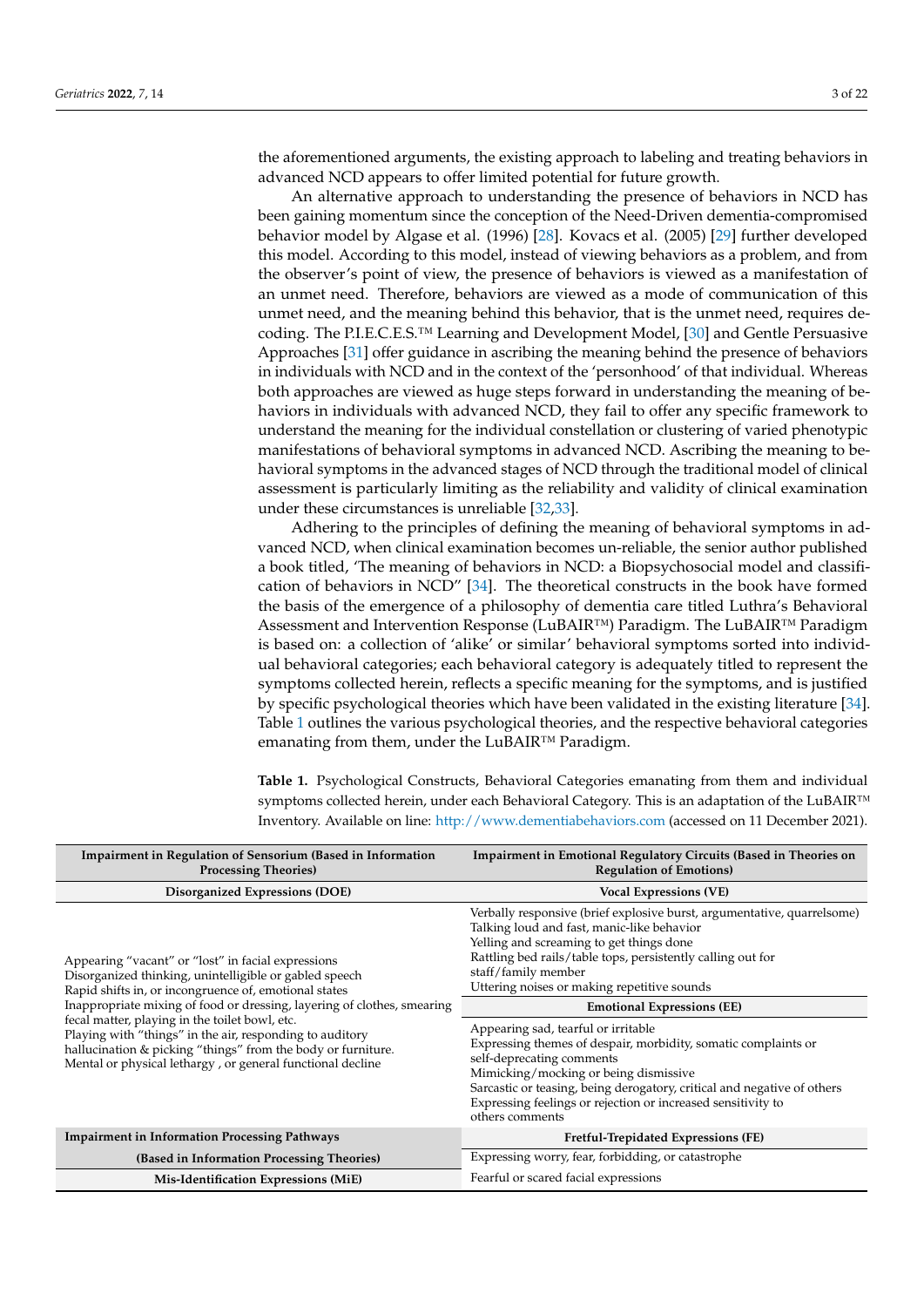| Impairment in Regulation of Sensorium (Based in Information<br><b>Processing Theories)</b>                                                                                                                                                                                                                                                                                                   | Impairment in Emotional Regulatory Circuits (Based in Theories on<br><b>Regulation of Emotions)</b>                                                                                                                                                                                                                                                                                                                                                    |  |  |  |
|----------------------------------------------------------------------------------------------------------------------------------------------------------------------------------------------------------------------------------------------------------------------------------------------------------------------------------------------------------------------------------------------|--------------------------------------------------------------------------------------------------------------------------------------------------------------------------------------------------------------------------------------------------------------------------------------------------------------------------------------------------------------------------------------------------------------------------------------------------------|--|--|--|
| Misidentification of persons, places, objects<br>Misidentification of sounds, smells, tastes, or touch<br>Misidentification of events, or occurrences<br>Misperception or misinterpretation of comments or behaviors of others                                                                                                                                                               | Anxious or distressed facial expressions<br>Clingy or "latching on", wringing of hands, rubbing face/body<br>Hoarding or collecting                                                                                                                                                                                                                                                                                                                    |  |  |  |
| Impairment in Motivational circuits (Based on<br><b>Motivational Theories</b> )                                                                                                                                                                                                                                                                                                              | Impairment in Self-Monitoring and Regulatory Circuits. (Based in<br><b>Theories on Regulation of Social Behaviors)</b>                                                                                                                                                                                                                                                                                                                                 |  |  |  |
| <b>Goal-Directed Expressions (GDE)</b>                                                                                                                                                                                                                                                                                                                                                       | <b>Oppositional Expressions (OE)</b>                                                                                                                                                                                                                                                                                                                                                                                                                   |  |  |  |
| Goal-directed thinking: I am going home to my kids/to the bank; I am<br>getting married to day; where can I pay my bills<br>Goal-directed activities: rummaging, hoarding, empting drawers etc.<br>stripping of clothes, rearranging furniture or fixing items in melleu<br>bed/chair exiting or exit seeking; intrusiveness or<br>purposeful wandering                                      | Negotiating around care and other needs<br>Working against the care provider (pulling pants up during incontinent<br>care, buttoning up shirt when needing to undress)<br>Evasive to directions from care provider (ignoring etc.)<br>Resistive to care, medications, or meals (pursing lips at meals,<br>clamping/crossing legs, closed, tightening arms, resisting<br>rolling/turning etc.)<br>Barricading and territorialism of space or belongings |  |  |  |
|                                                                                                                                                                                                                                                                                                                                                                                              | <b>Physically Responsive Expressions (PE)</b>                                                                                                                                                                                                                                                                                                                                                                                                          |  |  |  |
| <b>Apathy Expressions (AE)</b>                                                                                                                                                                                                                                                                                                                                                               | Self-abusive                                                                                                                                                                                                                                                                                                                                                                                                                                           |  |  |  |
| Indifference and/or lack of concern re-self and environment<br>Lack of self-initiation, low social engagement (interpersonal interactions<br>and milieu structure, poor resistance<br>Emotional indifference and/or lack of emotional remorse                                                                                                                                                | Pulling, pushing, grabbing<br>Kicking, biting, scratching, punching, twisting, head-butting, spitting<br>at someone<br>Throwing things, breaking objects, tipping furniture                                                                                                                                                                                                                                                                            |  |  |  |
| <b>Importuning Expressions (IE)</b>                                                                                                                                                                                                                                                                                                                                                          |                                                                                                                                                                                                                                                                                                                                                                                                                                                        |  |  |  |
| Persistently seeking reassurance or asking for assistance<br>Behaving in ways for demands to be met immediately (repeatedly<br>asking to be toileted or for medications, etc.)<br>Shadowing staff (following closely, crowding staff member's<br>personal space)<br>Attention seeking or "manipulative" behaviors (repeatedly empting<br>soiled line cart, throwing food on the floor, etc.) | <b>Sexual Expressions (SE)</b><br>Verbally sexual (comments, gestures, innuendos)<br>Physically sexual (grabbing breasts, buttocks)                                                                                                                                                                                                                                                                                                                    |  |  |  |
| Motor expressions (ME)                                                                                                                                                                                                                                                                                                                                                                       | Self-stimulation                                                                                                                                                                                                                                                                                                                                                                                                                                       |  |  |  |
| Roaming, pacing, wandering<br>Fidgety, pocking in chair, restless, agitated<br>Seemingly driven, "on the go", wheelchair propelling, chair/bed exiting                                                                                                                                                                                                                                       |                                                                                                                                                                                                                                                                                                                                                                                                                                                        |  |  |  |

# Individual behavioral categories in this classification system led to the development of a new dementia behavioral tool: Luthra's Behavioral Assessment and Intervention Response (LuBAIR™) Inventory [\[35\]](#page-19-24). The LuBAIR™ Paradigm continues to evolve [\[35](#page-19-24)[–37\]](#page-19-25). The LuBAIR™ Paradigm offers a framework for the generation of specific behavioral care plans for managing behavioral symptoms in advanced NCD [\[37\]](#page-19-25). Another proposed use of the LuBAIR™ Paradigm is to assist the prescribers in identifying behavioral categories that are likely to respond to the use of AAP in their management.

#### *Objective*

<span id="page-3-0"></span>**Table 1.** *Cont.*

The purpose of this retrospective chart review was to compare the behavioral categories identified in patients, on a specialized behavioral health unit, who were able to successfully withdraw from prescribed AAP with those behavioral categories in patients for whom de-prescribing failed. The study was approved by the Hamilton Integrated Research Ethics Board (#7202).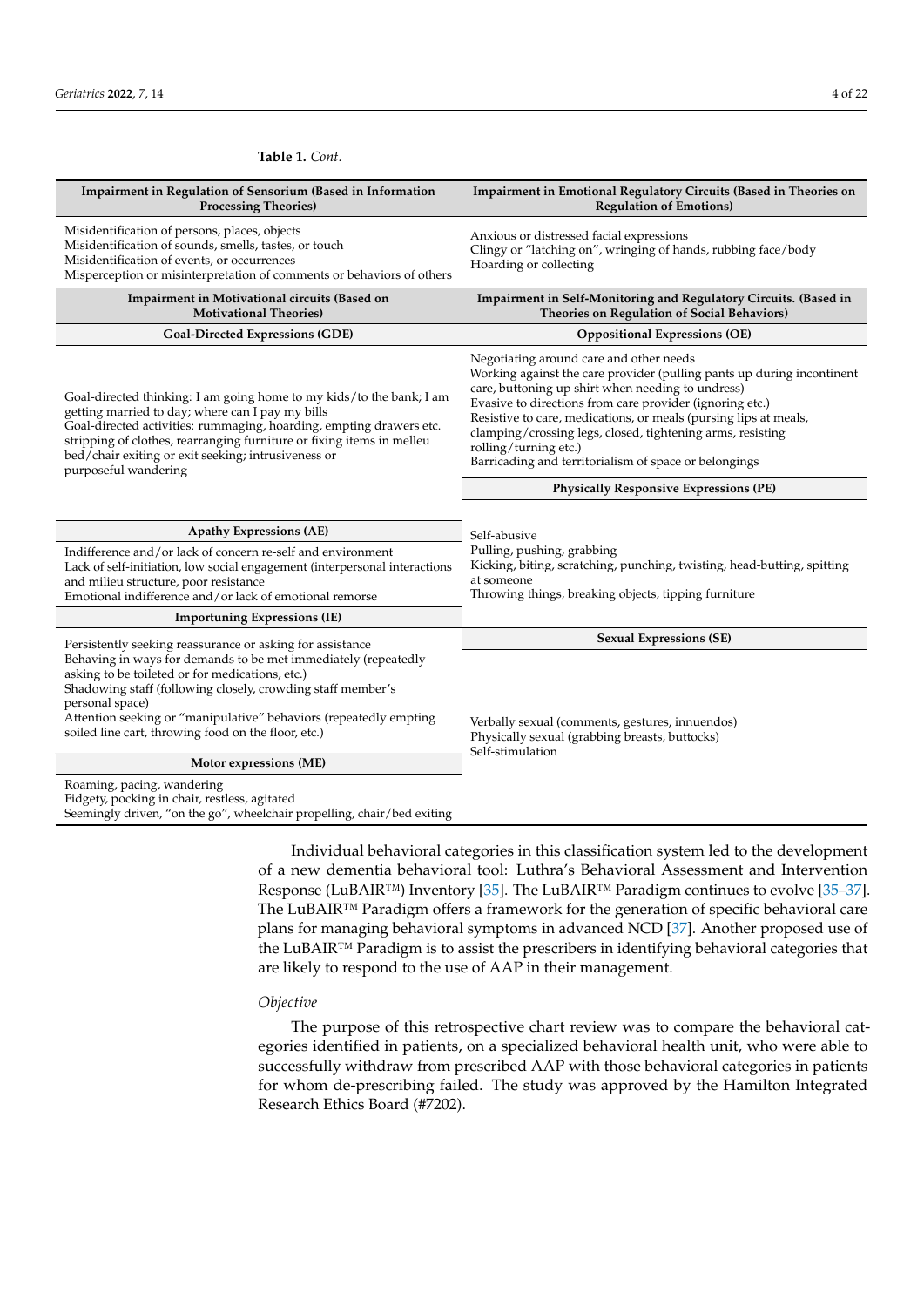The study took place on a 63-bed Behavioral Health (BH) program in St. Peters Hospital, Hamilton, Ontario, Canada, that specializes in the assessment and management of behavioral expressions in advanced NCD, regardless of etiology. Once admitted to BH, a standardized care pathway is followed until discharge. The steps in this standardized care pathway are outlined in this paragraph. See Figure [1](#page-4-0) for a schematic representation of the care pathway.

<span id="page-4-0"></span>

**Figure 1.** Schematic representation of the Care Pathway. **Figure 1.** Schematic representation of the Care Pathway.

The referral diagnosis of advanced NCD for each patient admitted to the BH program The referral diagnosis of advanced NCD for each patient admitted to the BH program is confirmed through a review of the history and a clinical examination. The LuBAIR™ Inventory is completed for each patient, for the first time, within two weeks of admission to BH by the attending geriatric psychiatrist in consultation with the assigned nurse case manager. manager. To accomplish this, a review of the shift-by-shift descriptive behavioral charting To accomplish this, a review of the shift-by-shift descriptive behavioral charting by the nursing and interdisciplinary staff helps to establish the context in which the behavioral symptoms are occurring in order to make some assumptions about the meaning. The agreed-upon meaning is indicated on the LuBAIR™ Inventory. Behavioral care plans are developed using GPA™ principles and they are further modified in accordance with the meaning ascribed within the LuBAIR™ Paradigm and implemented daily. Pharmacological interventions, guided by the  $\text{LuBAIR}{}^{\scriptscriptstyle \text{TM}}$  Paradigm, include attempting to de-prescribe AAP, partially or completely, in accordance with the APA guidelines, in all patients admitted to the BH program. In addition, there is the optimization of antidepressants along with the use of mood stabilizers (divalproex sodium and lithium). Pharmacological treatment also includes the use of 'as necessary' medications to manage high-risk situations. Each patient is reviewed at an inter-disciplinary clinical rounds meeting every eight weeks. A standardized clinical evaluation form is completed and based on the team discussion and a determination is made if there was a successful or failed de-prescribing. When the goals of the treatment are achieved (i.e., to ensure that there is mitigation of the risks associated with each behavioral category), the patient is then deemed ready for discharge to an alternate level of care. Due to the rolling nature of the admissions to BH, the patients are in varying stages of their journey. Patients admitted up to September of 2019 were selected as the study population. Patients were excluded from the study if they: (a) had a length of stay of fewer than 60 days; (b) had a history of mental illness requiring the use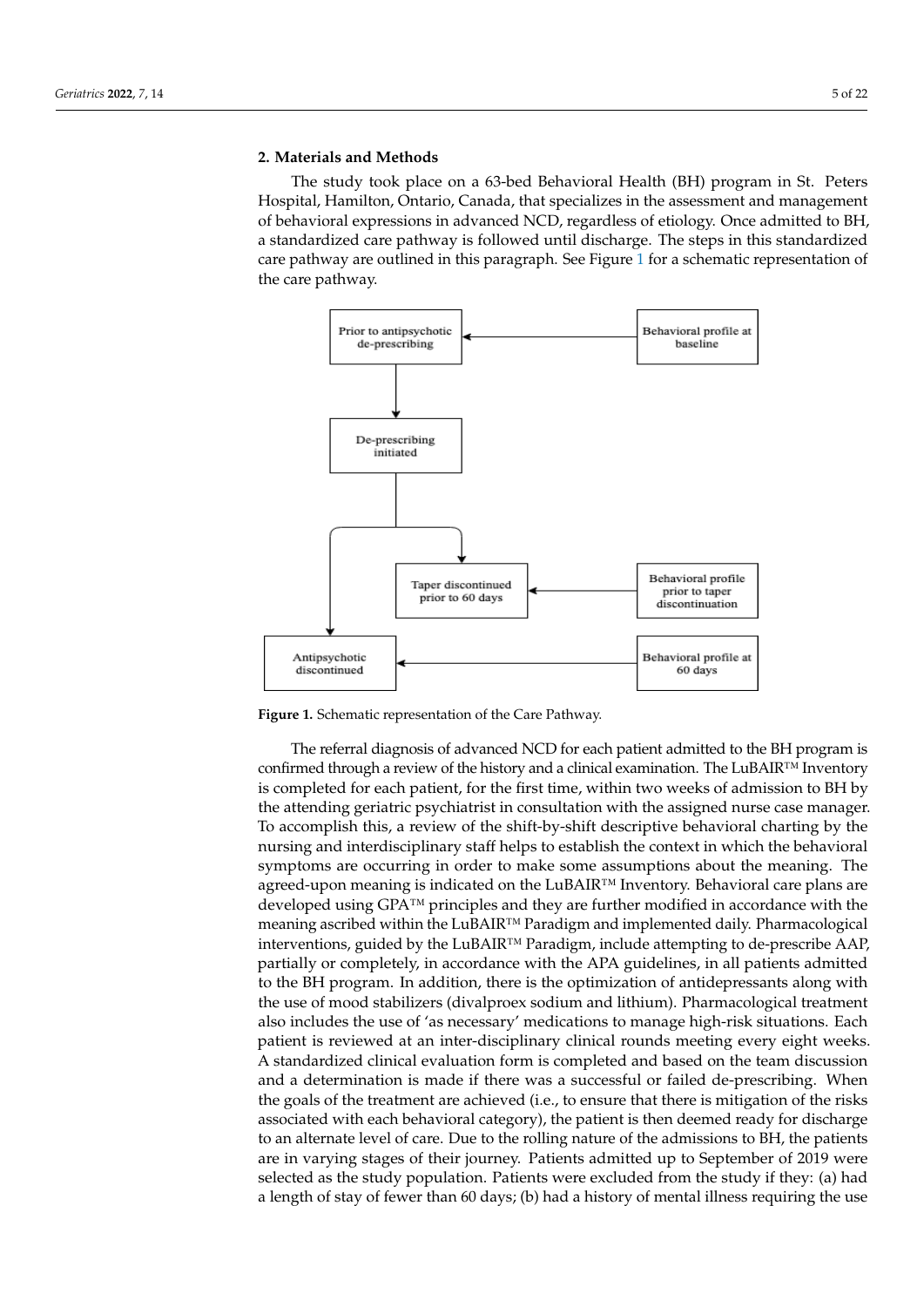of AAP; and (c) were admitted without having been prescribed AAP. For patients who had successfully de-prescribed, clinical records were reviewed 60 days after the last dose of AAP. For the patients who failed de-prescribing, clinical records were reviewed to establish when the last dosage of AAP had to be increased or had to be re-introduced. The data from the most recent inter-disciplinary clinical rounds held closest to the respective dates was used to populate the LuBAIR™ Inventory for the second time.

#### *Statistical Analysis*

Data was collected using the LuBAIR™ Inventory in order to detect differences in the behavioral categories between the two groups at the point of successful or failed deprescribing as well as within groups between the first and the second data point. Three separate statistical tests were used to analyze these different data points. These tests included the MANOVA, chi-square, and paired *t*-test. When using MANOVA, an effort was made to cross factor the time of observation with behaviors in each of the behavioral categories. The purpose of doing this was to establish the relationship between individual behavioral categories and one or both of the variables of de-prescribing and time of observation. The Pillai test of fit was applied to the model. A chi-square test of independence was performed to examine the relationship between individual behavioral categories and successful or failed de-prescribing. Finally, the paired *t*-test was also used to examine the relationship between the behavioral categories on the LuBAIR™ Inventory done on the first and the second occasions, after attempted de-prescribing. To reduce the risk of Type 1 error, a *p*-value of <0.005 was considered statistically significant [\[38,](#page-20-0)[39\]](#page-20-1). Clinical effect size was also measured using Cohen's d, 0.2 (small effect), 0.5 (moderate effect), and 0.8 (large effect) [\[39\]](#page-20-1). R was used to conduct the data analysis.

## **3. Results**

Forty (40) patients qualified to enter the study. Table [2](#page-6-0) provides the individual demographics and behavioral categories in the successful de-prescribed group.

Seventeen (17) patients were successfully de-prescribed off AAP. Table [3](#page-8-0) provides individual demographics and behavioral categories in the failed de-prescribed group. Twenty-three (23) patients were in the failed de-prescribed group.

Table [4](#page-9-0) provides information on the behavioral frequencies of the patients who qualified to enter the study  $(N = 40)$ .

Table [5](#page-10-0) provides data on the MANOVA analysis and the cross-factoring of the time and de-prescribing results with the behavioral scores. The MONOVA results found that both deprescribing and time of observation were significant when cross-factored against behavioral categories. When a summary of the individual behavioral categories was examined, four behavioral categories were found to be significant. Mis-identification and goal-directed expressions were found to have a statistically significant correlation with both time and de-prescribing (mis-identification expressions; time < 0.0001 and de-prescribing < 0.0001 and goal-directed expressions: time < 0.0001 and de-prescribing < 0.001). Vocal expressions were found to have a statistically significant correlation only with time (<0.0047) but not with de-prescribing ( $p = 0.1560$ ). Motor expressions were found to have a statistically significant correlation with de-prescribing ( $p = 0.01107$ ) but not with time ( $p = 0.1680$ ).

Table [6](#page-10-1) provides the data of the chi-square test of independence on the relationship between behavior categories and successful de-prescribing.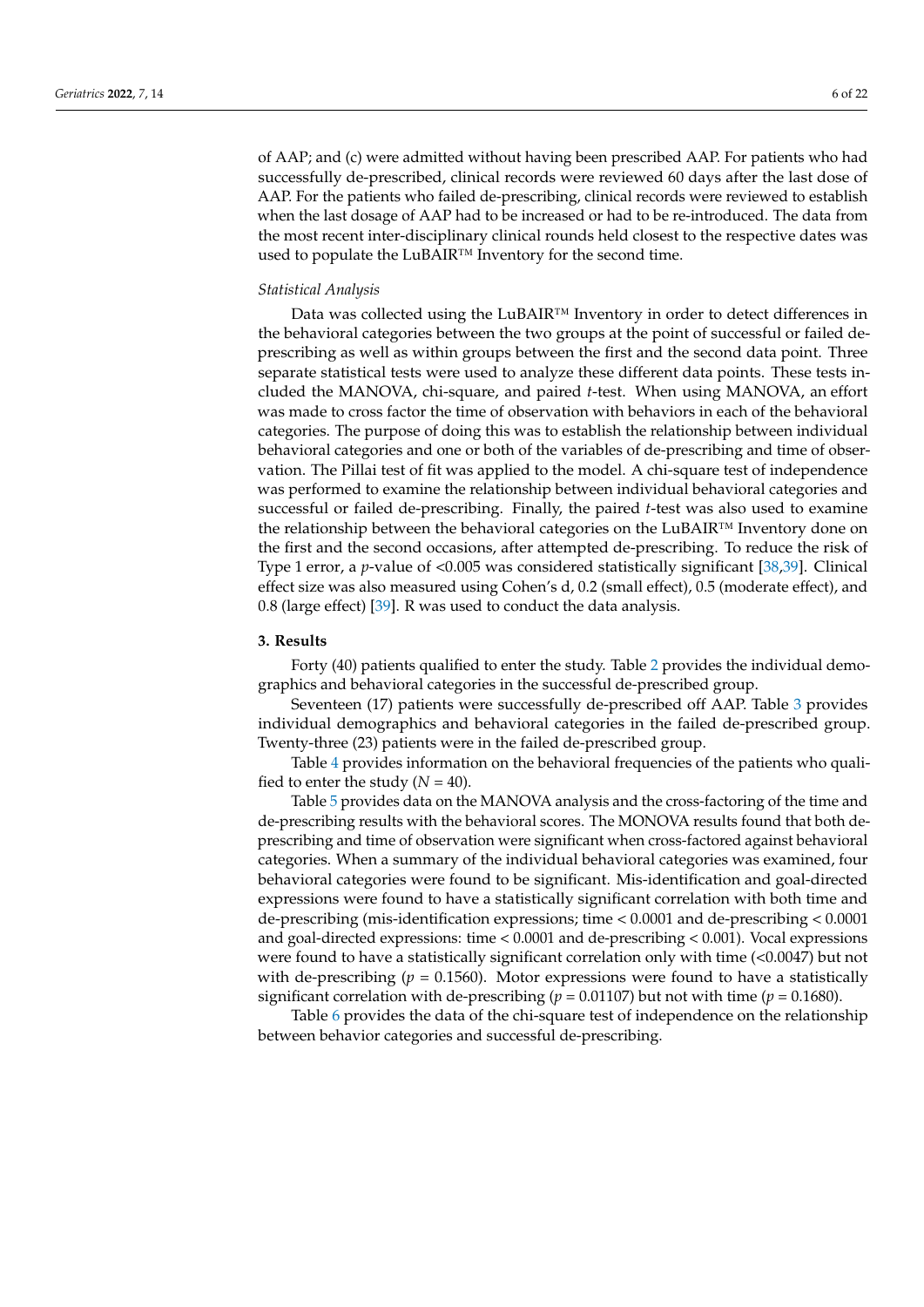<span id="page-6-0"></span>

|                   |            |                | <b>Behavioural Categories</b> |                                       |                              |                      |                          |                                       |                            |                       |                             |                         |                       |                      |
|-------------------|------------|----------------|-------------------------------|---------------------------------------|------------------------------|----------------------|--------------------------|---------------------------------------|----------------------------|-----------------------|-----------------------------|-------------------------|-----------------------|----------------------|
| Patient<br>Number | Age        | Date           | Disorganized<br>Expressions   | Mis-<br>Identification<br>Expressions | Goal-Directed<br>Expressions | Vocal<br>Expressions | Emotional<br>Expressions | Fretful-<br>Trepidated<br>Expressions | Importuning<br>Expressions | Apathy<br>Expressions | Oppositional<br>Expressions | Physical<br>Expressions | Sexual<br>Expressions | Motor<br>Expressions |
| 001S              | Age: 76M   | 31/12/2018     | $\overline{0}$                | $\Omega$                              | $\mathbf{0}$                 | $\mathbf{1}$         | 1                        | $\Omega$                              | $\mathbf{0}$               | $\mathbf{0}$          | $\mathbf{1}$                | $\mathbf{1}$            | $\overline{0}$        | 1                    |
|                   |            | 8/1/2019       | $\overline{0}$                | $\overline{0}$                        | $\overline{0}$               | $\mathbf{1}$         | $\mathbf{1}$             | $\mathbf{1}$                          | $\mathbf{1}$               | $\mathbf{0}$          | $\mathbf{1}$                | 1                       | $\mathbf{0}$          | $\mathbf{1}$         |
| 002S              | Age: 96M   | 27/06/2019     | $\overline{0}$                | $\mathbf{0}$                          | $\overline{0}$               | 1                    | $\mathbf{1}$             | 1                                     | -1                         | $\mathbf{0}$          | 1                           | 1                       | $\overline{0}$        | 1                    |
|                   |            | 15/09/2019     | $\overline{0}$                | $\mathbf{0}$                          | $\overline{0}$               | $\mathbf{1}$         | $\mathbf{1}$             | $\mathbf{1}$                          | $\mathbf{1}$               | $\mathbf{0}$          | $\mathbf{1}$                | $\mathbf{1}$            | $\overline{0}$        | $\mathbf{1}$         |
| 003S              | Age: 87F   | 20/06/2018     | $\mathbf{0}$                  | $\mathbf{0}$                          | $\mathbf{0}$                 | 1                    | 1                        | $\mathbf{0}$                          | $\mathbf{0}$               | $\mathbf{0}$          | 1                           | 1                       | $\overline{0}$        | $\overline{0}$       |
|                   |            | 12/8/2018      | $\overline{0}$                | $\mathbf{0}$                          | $\overline{0}$               | $\mathbf{1}$         | 1                        | $\mathbf{1}$                          | $\mathbf{1}$               | $\mathbf{0}$          | $\mathbf{1}$                | $\mathbf{1}$            | $\overline{0}$        | $\mathbf{1}$         |
| 004S              | Age: 70M   | 5/7/2019       | $\overline{0}$                | $\mathbf{0}$                          | $\overline{0}$               | $\mathbf{1}$         | 1                        | $\mathbf{1}$                          | 1                          | $\mathbf{0}$          | $\mathbf{1}$                | $\mathbf{0}$            | $\overline{0}$        | $\mathbf{1}$         |
|                   | 11/10/2019 | $\overline{0}$ | $\mathbf{0}$                  | $\overline{0}$                        | 1                            | 1                    | 1                        | 1                                     | $\overline{0}$             | 1                     | 1                           | $\overline{0}$          | $\mathbf{1}$          |                      |
| 005S              | Age: 81 M  | 23/03/2019     | $\overline{0}$                | $\mathbf{0}$                          | $\overline{0}$               | $\mathbf{0}$         | $\mathbf{1}$             | $\mathbf{1}$                          | $\overline{0}$             | $\overline{0}$        | $\overline{0}$              | $\mathbf{0}$            | $\overline{0}$        | $\mathbf{1}$         |
|                   |            | 1/6/2019       | $\overline{0}$                | $\mathbf{0}$                          | $\overline{0}$               | 1                    | 1                        | 1                                     | 1                          | $\overline{0}$        | $\mathbf{1}$                | 1                       | $\overline{0}$        | 1                    |
| 006S              | Age: 76M   | 19/10/2018     | $\mathbf{0}$                  | $\mathbf{0}$                          | $\overline{0}$               | $\mathbf{1}$         | $\mathbf{1}$             | $\mathbf{0}$                          | $\mathbf{1}$               | $\mathbf{0}$          | $\mathbf{1}$                | $\mathbf{0}$            | $\overline{0}$        | $\mathbf{1}$         |
|                   |            | 22/05/2019     | $\overline{0}$                | $\mathbf{0}$                          | $\overline{0}$               | 1                    | 1                        | $\mathbf{0}$                          | 1                          | $\mathbf{0}$          | 1                           | 1                       | $\overline{0}$        | $\mathbf{1}$         |
| 007S              | Age: 81F   | 8/8/2018       | $\mathbf{0}$                  | $\mathbf{0}$                          | $\overline{0}$               | $\mathbf{0}$         | $\mathbf{1}$             | $\mathbf{0}$                          | $\mathbf{0}$               | $\mathbf{0}$          | $\mathbf{1}$                | $\mathbf{1}$            | $\overline{0}$        | $\mathbf{1}$         |
|                   |            | 18/11/2019     | $\overline{0}$                | $\mathbf{0}$                          | $\overline{0}$               | $\mathbf{0}$         | 1                        | $\mathbf{0}$                          | $\overline{1}$             | $\mathbf{0}$          | 1                           | $\overline{0}$          | $\overline{0}$        | $\overline{0}$       |
| 008S              | Age: 81M   | 4/5/2018       | $\mathbf{0}$                  | $\mathbf{0}$                          | $\mathbf{0}$                 | $\mathbf{1}$         | $\mathbf{1}$             | $\mathbf{0}$                          | $\mathbf{0}$               | $\mathbf{0}$          | $\mathbf{1}$                | $\mathbf{1}$            | $\overline{0}$        | $\overline{1}$       |
|                   |            | 29/09/2020     | $\overline{0}$                | $\mathbf{0}$                          | $\overline{0}$               | $\mathbf{1}$         | $\mathbf{1}$             | $\mathbf{1}$                          | $\overline{0}$             | $\mathbf{0}$          | $\mathbf{1}$                | 1                       | $\overline{0}$        | $\mathbf{1}$         |
| 009S              | Age: 83M   | 11/10/2018     | $\overline{0}$                | $\mathbf{0}$                          | $\overline{0}$               | $\mathbf{0}$         | 1                        | $\mathbf{0}$                          | $\overline{0}$             | $\mathbf{0}$          | 1                           | 1                       | $\overline{0}$        | $\mathbf{1}$         |
|                   |            | 9/8/2019       | $\overline{0}$                | $\mathbf{0}$                          | $\overline{0}$               | $\mathbf{0}$         | $\mathbf{1}$             | $\mathbf{0}$                          | $\mathbf{1}$               | $\mathbf{0}$          | $\mathbf{1}$                | 1                       | $\overline{0}$        | $\overline{0}$       |
| 010S              | Age: 73F   | 27/04/2018     | $\overline{0}$                | $\mathbf{0}$                          | $\overline{0}$               | $\mathbf{0}$         | $\mathbf{1}$             | $\mathbf{0}$                          | $\overline{0}$             | $\mathbf{0}$          | $\mathbf{1}$                | 1                       | $\overline{0}$        | $\mathbf{1}$         |
|                   |            | 3/8/2018       | $\overline{0}$                | $\mathbf{0}$                          | $\overline{0}$               | $\mathbf{0}$         | 1                        | $\mathbf{0}$                          | $\overline{0}$             | $\mathbf{0}$          | $\mathbf{1}$                | 1                       | $\overline{0}$        | 1                    |
| 011S              | Age: 87M   | 13/02/2019     | $\overline{0}$                | $\mathbf{0}$                          | $\overline{0}$               | $\mathbf{0}$         | 1                        | $\mathbf{0}$                          | $\overline{0}$             | $\mathbf{0}$          | $\mathbf{1}$                | 1                       | $\overline{0}$        | $\mathbf{1}$         |
|                   |            | 5/6/2019       | $\overline{0}$                | $\mathbf{0}$                          | $\overline{0}$               | $\mathbf{0}$         | 1                        | $\mathbf{0}$                          | $\overline{0}$             | $\overline{0}$        | 1                           | 1                       | $\mathbf{0}$          | $\mathbf{1}$         |
| 012S              | Age: $81M$ | 16/11/2018     | $\overline{0}$                | $\mathbf{0}$                          | $\overline{0}$               | 1                    | $\mathbf{1}$             | $\mathbf{0}$                          | $\overline{0}$             | $\mathbf{0}$          | $\mathbf{1}$                | 1                       | $\overline{0}$        | $\mathbf{1}$         |
|                   |            | 6/5/2019       | $\overline{0}$                | $\mathbf{0}$                          | $\overline{0}$               | 1                    | 1                        | $\mathbf{0}$                          | $\overline{0}$             | $\mathbf{0}$          | $\mathbf{1}$                | $\overline{1}$          | $\overline{0}$        | $\mathbf{1}$         |
| 013S              | Age: 84M   | 21/11/2018     | $\overline{0}$                | $\mathbf{0}$                          | $\overline{0}$               | $\mathbf{1}$         | $\mathbf{1}$             | $\mathbf{0}$                          | $\overline{0}$             | $\mathbf{0}$          | $\mathbf{1}$                | 1                       | $\overline{0}$        | $\mathbf{1}$         |
|                   |            | 30/03/2019     | $\overline{0}$                | $\mathbf{0}$                          | $\overline{0}$               | 1                    | $\mathbf{1}$             | $\mathbf{0}$                          | $\overline{0}$             | $\mathbf{0}$          | $\mathbf{1}$                | 1                       | $\overline{0}$        | $\mathbf{1}$         |
| 014S              | Age: 75M   | 5/6/2019       | $\overline{0}$                | $\mathbf{0}$                          | $\overline{0}$               | 1                    | 1                        | $\mathbf{0}$                          | 1                          | $\mathbf{0}$          | $\mathbf{1}$                | 1                       | $\overline{0}$        | $\mathbf{1}$         |
|                   |            | 3/2/2020       | $\overline{0}$                | $\mathbf{0}$                          | $\overline{0}$               | 1                    | $\mathbf{1}$             | $\boldsymbol{0}$                      | $\mathbf{0}$               | $\mathbf{0}$          | 1                           | 1                       | $\overline{0}$        | $\mathbf{1}$         |
| 015S              | Age: 82M   | 7/12/2019      | $\overline{0}$                | $\mathbf{0}$                          | $\mathbf{0}$                 | 1                    | 1                        | 1                                     | $\mathbf{1}$               | $\mathbf{0}$          | $\mathbf{1}$                | 1                       | $\overline{0}$        | 1                    |
|                   |            | 2/2/2020       | $\overline{0}$                | $\mathbf{0}$                          | $\overline{0}$               | $\mathbf{1}$         | $\mathbf{1}$             | $\mathbf{0}$                          | $\mathbf{0}$               | $\mathbf{0}$          | $\mathbf{1}$                | $\mathbf{1}$            | $\overline{0}$        | 1                    |
| 016S              | Age: 88M   | 23/08/2017     | $\overline{0}$                | $\mathbf{0}$                          | $\mathbf{0}$                 | $\mathbf{1}$         | $\mathbf{1}$             | $\boldsymbol{0}$                      | $\mathbf{0}$               | $\mathbf{0}$          | $\mathbf{0}$                | 1                       | $\overline{0}$        | 1                    |
|                   |            | 9/12/2017      | $\overline{0}$                | $\overline{0}$                        | $\overline{0}$               | $\mathbf{1}$         | $\mathbf{1}$             | $\mathbf{0}$                          | $\overline{0}$             | $\mathbf{0}$          | $\overline{0}$              | $\mathbf{1}$            | $\overline{0}$        |                      |
|                   |            | 21/03/2021     | $\overline{0}$                | $\mathbf{0}$                          | $\mathbf{0}$                 | $\mathbf{0}$         | $\mathbf{1}$             | $\mathbf{0}$                          | $\overline{0}$             | $\overline{0}$        | $\mathbf{1}$                | $\mathbf{1}$            | $\overline{0}$        | $\mathbf{1}$         |
| Age: 91F<br>017S  | 9/5/2021   | $\mathbf{0}$   | $\mathbf{0}$                  | $\mathbf{0}$                          | $\overline{1}$               | $\mathbf{1}$         | $\mathbf{0}$             | $\mathbf{0}$                          | $\overline{0}$             | $\mathbf{1}$          | $\overline{1}$              | $\overline{0}$          | $\overline{0}$        |                      |

**Table 2.** Individual Demographics and Behavioral Categories in the Successful de-prescribed group. Columns show the individual patient's demographics of identification number, age, and the initial and the second date of data collection. Rows show the individual behavioral categories with 0 representing the absence of the category and 1 representing the presence of the category.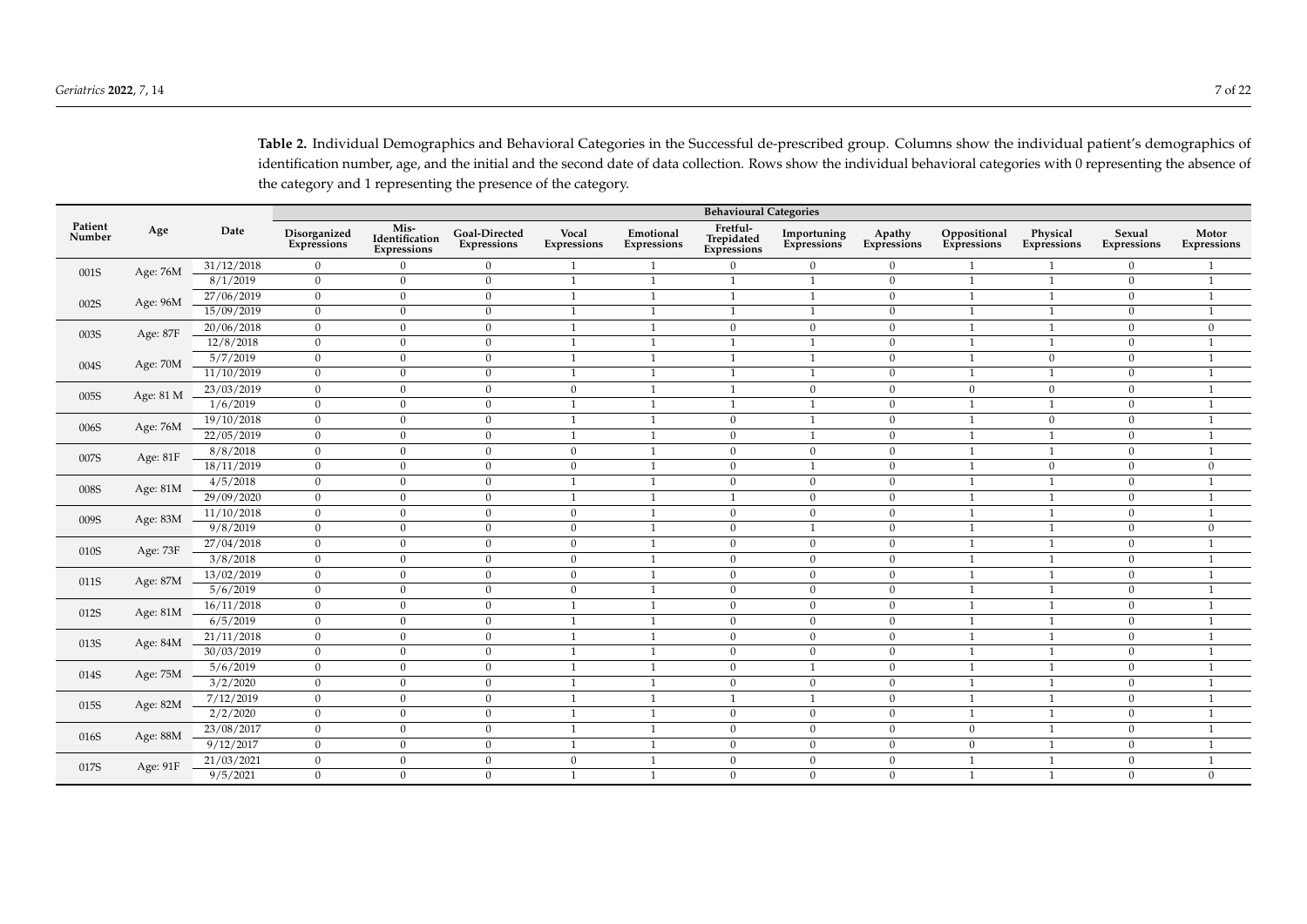**Table 3.** Individual Demographics and Behavioral Categories in Failed De-prescribing group. Columns show the individual patient's demographics of identification number, age, and the initial and the second date of data collection. Rows show the individual behavioral categories with 0 representing the absence of the category and 1 representing the presence of the category.

| <b>Behavioural Categories</b> |            |              |                             |                                       |                              |                      |                          |                                       |                            |                       |                             |                         |                       |                      |
|-------------------------------|------------|--------------|-----------------------------|---------------------------------------|------------------------------|----------------------|--------------------------|---------------------------------------|----------------------------|-----------------------|-----------------------------|-------------------------|-----------------------|----------------------|
| Patient<br>Number             | Age        | Date         | Disorganized<br>Expressions | Mis-<br>Identification<br>Expressions | Goal-Directed<br>Expressions | Vocal<br>Expressions | Emotional<br>Expressions | Fretful-<br>Trepidated<br>Expressions | Importuning<br>Expressions | Apathy<br>Expressions | Oppositional<br>Expressions | Physical<br>Expressions | Sexual<br>Expressions | Motor<br>Expressions |
| 001F                          | Age: 62 F  | 23/07/2017   | $\mathbf{0}$                |                                       | $\mathbf{1}$                 | $\mathbf{1}$         | $\mathbf{1}$             |                                       | $\mathbf{1}$               | $\overline{0}$        | $\overline{1}$              | 1                       | $\overline{0}$        | $\mathbf{1}$         |
|                               |            | 14/05/2016   | $\mathbf{0}$                | $\Omega$                              | $\mathbf{0}$                 | $\mathbf{0}$         |                          | $\overline{1}$                        | $\overline{1}$             | $\mathbf{0}$          | $\overline{1}$              | $\mathbf{1}$            | $\overline{0}$        | $\mathbf{1}$         |
| 002F                          | Age: 80 M  | 21/01/2019   | $\mathbf{0}$                | $\mathbf{0}$                          | $\mathbf{0}$                 | $\boldsymbol{0}$     |                          | $\mathbf{1}$                          | $\mathbf{1}$               | $\mathbf{0}$          | $\overline{1}$              | $\mathbf{1}$            | $\boldsymbol{0}$      | $\mathbf{1}$         |
|                               |            | 28/02/2019   | $\mathbf{0}$                | $\mathbf{1}$                          | $\overline{1}$               |                      |                          | $\mathbf{1}$                          | $\overline{1}$             | $\overline{0}$        | $\overline{1}$              | 1                       | $\overline{0}$        | $\mathbf{1}$         |
| 003F                          | Age: 75M   | 2/12/2018    | $\overline{0}$              | $\overline{0}$                        | $\overline{0}$               | $\mathbf{1}$         | $\mathbf{1}$             | $\mathbf{1}$                          | $\overline{1}$             | $\overline{0}$        | $\overline{1}$              | $\mathbf{1}$            | $\overline{0}$        | $\mathbf{0}$         |
|                               |            | 25/09/2018   | $\overline{0}$              | $\mathbf{1}$                          | $\mathbf{0}$                 | $\mathbf{1}$         | $\mathbf{1}$             | $\mathbf{1}$                          | $\overline{1}$             | $\overline{0}$        | $\overline{1}$              | $\mathbf{1}$            | $\boldsymbol{0}$      | $\mathbf{1}$         |
| 004F                          | Age: 84M   | 5/4/2019     | $\overline{0}$              | $\overline{0}$                        | $\overline{0}$               | $\boldsymbol{0}$     | $\mathbf{1}$             | $\mathbf{0}$                          | $\mathbf{0}$               | $\overline{0}$        | $\mathbf{1}$                | 1                       | $\boldsymbol{0}$      | $\mathbf{0}$         |
|                               |            | 17/04/2019   | $\overline{0}$              | $\overline{1}$                        | $\overline{1}$               | $\mathbf{1}$         | $\Omega$                 | $\mathbf{0}$                          | $\mathbf{0}$               | $\overline{0}$        | $\overline{1}$              | 1                       | $\overline{0}$        | $\overline{1}$       |
| 005F                          | Age: 81 F  | 23/01/2019   | $\mathbf{0}$                | $\mathbf{0}$                          | $\mathbf{0}$                 |                      |                          | $\mathbf{0}$                          | $\mathbf{0}$               | $\overline{1}$        | $\mathbf{1}$                | $\mathbf{1}$            | $\overline{0}$        | $\overline{1}$       |
|                               |            | 5/3/2019     | $\mathbf{0}$                | $\overline{1}$                        | $\overline{1}$               |                      |                          | $\mathbf{0}$                          | $\overline{0}$             | $\overline{1}$        |                             | $\overline{1}$          | $\overline{0}$        |                      |
| 006F                          | Age: 77M   | 27/02/2019   | $\mathbf{0}$                | $\mathbf{1}$                          | $\mathbf{1}$                 | $\mathbf{1}$         |                          | $\mathbf{0}$                          | $\mathbf{0}$               | $\mathbf{0}$          | $\mathbf{1}$                | $\mathbf{1}$            | $\boldsymbol{0}$      | $\mathbf{1}$         |
|                               |            | 3/7/2019     | $\mathbf{0}$                | $\Omega$                              | $\mathbf{0}$                 | $\boldsymbol{0}$     |                          | $\mathbf{0}$                          | $\overline{0}$             | $\mathbf{0}$          | $\mathbf{1}$                | 1                       | $\overline{0}$        | $\boldsymbol{0}$     |
| 007F                          | Age: 98F   | 29/03/2019   | $\mathbf{0}$                | $\overline{0}$                        | $\mathbf{0}$                 | $\boldsymbol{0}$     |                          | $\mathbf{1}$                          | $\overline{1}$             | $\mathbf{0}$          | $\overline{1}$              | $\mathbf{0}$            | $\overline{0}$        | $\mathbf{1}$         |
|                               |            | 4/5/2019     | $\mathbf{0}$                | $\overline{1}$                        | $\overline{1}$               | $\mathbf{0}$         |                          | $\mathbf{1}$                          | $\overline{1}$             | $\mathbf{0}$          | $\overline{1}$              | $\mathbf{0}$            | $\mathbf{0}$          | $\overline{1}$       |
| 008F                          | Age: 88 M  | 19/11/2018   | $\overline{0}$              | $\overline{0}$                        | $\overline{1}$               | $\mathbf{1}$         |                          | $\mathbf{0}$                          | $\mathbf{0}$               | $\overline{0}$        | $\overline{1}$              | 1                       | $\mathbf{1}$          | $\mathbf{1}$         |
|                               |            | 30/07/2020   | $\mathbf{0}$                | $\mathbf{0}$                          | $\overline{0}$               | $\mathbf{0}$         | $\mathbf{1}$             | $\mathbf{0}$                          | $\mathbf{0}$               | $\mathbf{0}$          | $\overline{1}$              | $\mathbf{1}$            | $\mathbf{1}$          | $\mathbf{0}$         |
| 009F                          | Age: 60 F  | 25/11/2015   | $\overline{0}$              | $\mathbf{0}$                          | $\mathbf{0}$                 | $\mathbf{0}$         | $\mathbf{1}$             | $\mathbf{1}$                          | $\overline{1}$             | $\mathbf{0}$          | $\mathbf{1}$                | $\mathbf{0}$            | $\overline{0}$        | $\mathbf{1}$         |
|                               |            | 14/02/2016   | $\overline{0}$              | $\overline{1}$                        | $\overline{1}$               | $\mathbf{1}$         | $\mathbf{1}$             | $\mathbf{0}$                          | $\overline{1}$             | $\overline{0}$        | $\overline{1}$              | $\mathbf{1}$            | $\overline{0}$        | $\mathbf{1}$         |
| $010\mathrm{F}$               | Age: 74M   | 5/2/2016     | $\mathbf{0}$                | $\overline{0}$                        | $\overline{0}$               |                      |                          | $\mathbf{1}$                          | $\mathbf{0}$               | $\overline{0}$        | $\overline{1}$              | $\overline{1}$          | $\overline{0}$        | $\overline{0}$       |
|                               |            | 5/5/2016     | $\mathbf{0}$                | $\mathbf{1}$                          | $\mathbf{1}$                 |                      |                          | $\mathbf{1}$                          | $\mathbf{1}$               | $\mathbf{0}$          | $\mathbf{1}$                | $\mathbf{1}$            | $\overline{0}$        | $\mathbf{1}$         |
| 011F                          | Age: 72M   | 11/12/2018   | $\mathbf{0}$                | $\overline{0}$                        | $\mathbf{0}$                 |                      |                          | $\mathbf{1}$                          | $\mathbf{0}$               | $\overline{0}$        | $\overline{1}$              | $\mathbf{1}$            | $\boldsymbol{0}$      | $\mathbf{0}$         |
|                               |            | 9/4/2019     | $\mathbf{0}$                | $\mathbf{0}$                          | $\mathbf{1}$                 |                      |                          | $\mathbf{1}$                          | $\mathbf{0}$               | $\mathbf{0}$          |                             | $\overline{1}$          | $\overline{0}$        |                      |
| 012F                          | Age: 79F   | 28/05/2016   | $\mathbf{1}$                | $\mathbf{1}$                          | $\mathbf{1}$                 |                      |                          | $\mathbf{0}$                          | $\mathbf{0}$               | $\overline{0}$        | $\overline{1}$              | $\mathbf{1}$            | $\boldsymbol{0}$      |                      |
|                               |            | 31/08/2016   | $\mathbf{0}$                | $\overline{0}$                        | $\mathbf{0}$                 |                      |                          | $\mathbf{1}$                          | $\mathbf{0}$               | $\mathbf{0}$          | $\mathbf{1}$                | $\mathbf{1}$            | $\overline{0}$        |                      |
| 013F                          | Age: 87M   | 18/12/2017   | $\mathbf{0}$                | $\mathbf{0}$                          | $\mathbf{0}$                 |                      |                          | $\mathbf{0}$                          | $\overline{0}$             | $\mathbf{0}$          | $\overline{1}$              | $\overline{1}$          | $\mathbf{0}$          |                      |
|                               |            | 23/01/2018   | $\overline{0}$              | $\overline{1}$                        | $\overline{1}$               |                      |                          | $\mathbf{0}$                          | $\mathbf{0}$               | $\mathbf{0}$          | $\overline{1}$              | $\mathbf{1}$            | $\overline{0}$        | $\mathbf{1}$         |
| 014F                          | Age: 87F   | 14/11/2018   | $\mathbf{0}$                | $\mathbf{0}$                          | $\overline{0}$               | $\mathbf{0}$         | $\mathbf{1}$             | $\mathbf{1}$                          | $\overline{1}$             | $\mathbf{0}$          | $\overline{1}$              | $\mathbf{1}$            | $\overline{0}$        | $\mathbf{1}$         |
|                               |            | 21/11/2018   | $\overline{0}$              | $\mathbf{1}$                          | $\overline{1}$               | $\mathbf{1}$         | $\mathbf{1}$             | $\mathbf{0}$                          | $\overline{1}$             | $\overline{0}$        | $\mathbf{1}$                | 1                       | $\Omega$              | $\mathbf{1}$         |
| 015F                          | Age: 88 M  | 17/01/2017   | $\overline{0}$              | $\mathbf{0}$                          | $\overline{0}$               | $\mathbf{1}$         | $\mathbf{1}$             | $\mathbf{0}$                          | $\overline{1}$             | $\mathbf{0}$          | $\overline{1}$              | $\mathbf{1}$            | $\overline{0}$        | $\overline{1}$       |
|                               |            | 21/07/2017   | $\overline{0}$              | 1                                     | $\overline{1}$               | $\mathbf{1}$         | $\mathbf{1}$             | $\mathbf{0}$                          | $\overline{1}$             | $\overline{0}$        | $\overline{1}$              | $\mathbf{1}$            | $\overline{0}$        | $\overline{1}$       |
| 016F                          | Age: 77M   | 20/12/2018   | $\overline{0}$              | $\overline{0}$                        | $\mathbf{0}$                 | $\overline{0}$       |                          | $\mathbf{0}$                          | $\mathbf{1}$               | $\mathbf{0}$          | $\overline{1}$              | $\mathbf{1}$            | $\overline{0}$        | $\mathbf{1}$         |
|                               | 14/03/2019 | $\mathbf{0}$ | $\overline{1}$              | $\overline{1}$                        |                              |                      | $\mathbf{0}$             | $\overline{1}$                        | $\overline{0}$             | $\overline{1}$        | $\mathbf{1}$                | $\overline{0}$          | $\mathbf{1}$          |                      |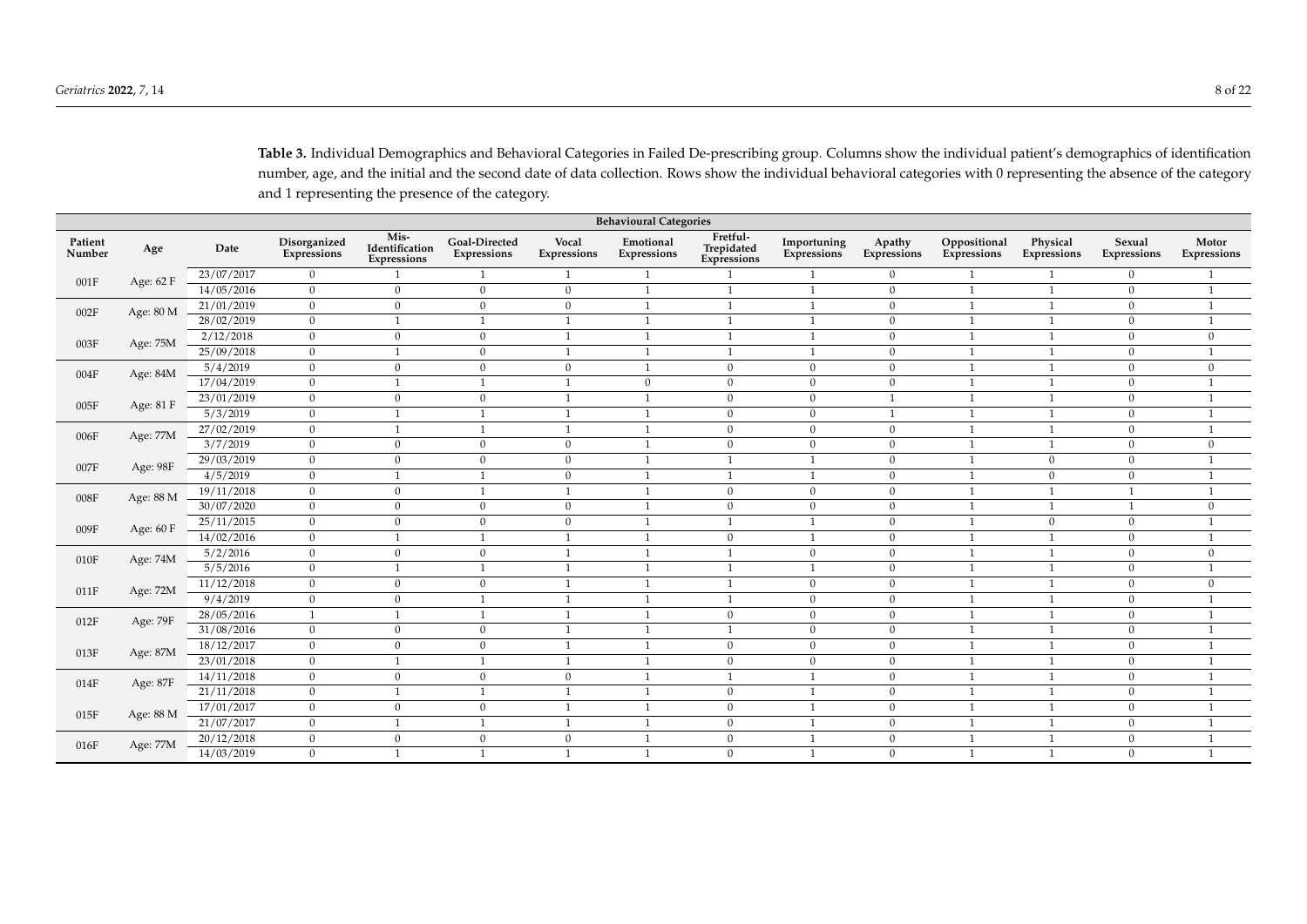| Table 3. Cont. |  |
|----------------|--|
|----------------|--|

<span id="page-8-0"></span>

|                   | <b>Behavioural Categories</b> |            |                             |                                       |                                     |                      |                          |                                       |                            |                       |                             |                         |                       |                      |
|-------------------|-------------------------------|------------|-----------------------------|---------------------------------------|-------------------------------------|----------------------|--------------------------|---------------------------------------|----------------------------|-----------------------|-----------------------------|-------------------------|-----------------------|----------------------|
| Patient<br>Number | Age                           | Date       | Disorganized<br>Expressions | Mis-<br>Identification<br>Expressions | Goal-Directed<br><b>Expressions</b> | Vocal<br>Expressions | Emotional<br>Expressions | Fretful-<br>Trepidated<br>Expressions | Importuning<br>Expressions | Apathy<br>Expressions | Oppositional<br>Expressions | Physical<br>Expressions | Sexual<br>Expressions | Motor<br>Expressions |
| Age: 92F<br>017F  |                               | 25/04/2018 | $\mathbf{0}$                | $\Omega$                              |                                     | $\Omega$             |                          |                                       | $\Omega$                   | $\mathbf{0}$          |                             |                         |                       |                      |
|                   |                               | 25/07/2018 | $\mathbf{0}$                |                                       |                                     |                      |                          |                                       | $\Omega$                   | $\mathbf{0}$          |                             |                         | $\Omega$              |                      |
| Age: 88F<br>018F  |                               | 21/11/2017 | $\mathbf{0}$                |                                       |                                     |                      |                          |                                       |                            | $\Omega$              |                             |                         |                       |                      |
|                   |                               | 18/02/2018 | $\overline{0}$              |                                       |                                     |                      |                          |                                       |                            |                       |                             |                         |                       |                      |
| 019F              | Age: 76F                      | 5/1/2019   | $\Omega$                    |                                       |                                     |                      |                          |                                       |                            | $\Omega$              |                             |                         |                       |                      |
|                   |                               | 3/10/2019  | $\mathbf{0}$                |                                       |                                     |                      |                          | 0                                     | $\Omega$                   | $\Omega$              |                             |                         |                       |                      |
| 020F              | Age: 81M                      | 25/11/2019 | $\mathbf{0}$                |                                       |                                     |                      |                          |                                       |                            | $\overline{0}$        |                             |                         |                       |                      |
|                   |                               | 23/01/2020 | $\mathbf{0}$                |                                       |                                     |                      |                          | $\Omega$                              |                            | $\Omega$              |                             |                         |                       |                      |
| 021F              | Age: 83F                      | 23/01/2020 | $\Omega$                    |                                       |                                     |                      |                          |                                       | $\Omega$                   | $\Omega$              |                             |                         |                       |                      |
|                   |                               | 9/2/2020   | $\mathbf{0}$                |                                       |                                     |                      |                          | $\mathbf{0}$                          | $\Omega$                   | $\Omega$              |                             |                         | $\Omega$              |                      |
| 022F              | Age: 92M                      | 8/3/2020   | $\mathbf{0}$                |                                       |                                     |                      |                          | $\mathbf{0}$                          |                            | $\overline{0}$        |                             |                         |                       |                      |
|                   |                               | 27/10/2020 | $\mathbf{0}$                |                                       |                                     |                      |                          | $\Omega$                              | $\Omega$                   | $\Omega$              |                             |                         |                       |                      |
| 023F              | Age: 76M                      | 26/05/2020 | $\Omega$                    |                                       |                                     |                      |                          |                                       |                            |                       |                             |                         |                       |                      |
|                   |                               | 30/07/2020 | $\mathbf{0}$                |                                       |                                     |                      |                          | 0                                     | $\Omega$                   | $\Omega$              |                             |                         | $\Omega$              |                      |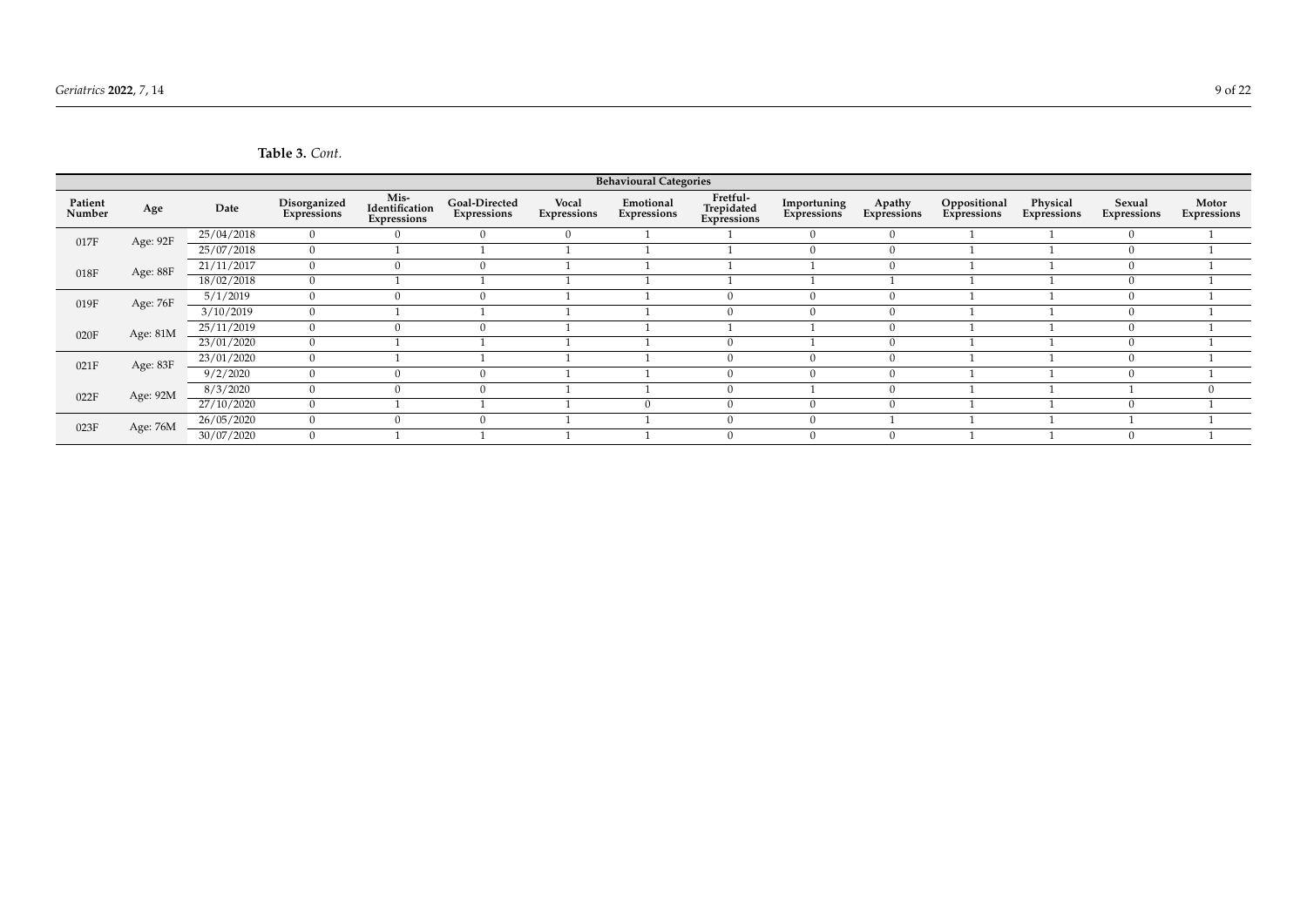|                             | Variables                      |             | Assessment #1    | Assessment #2  |
|-----------------------------|--------------------------------|-------------|------------------|----------------|
|                             |                                | Present     | $\boldsymbol{0}$ | $\mathbf{0}$   |
|                             | Disorganized Expressions       | Not Present | 40               | 40             |
|                             |                                | Present     | $\mathbf{1}$     | 21             |
|                             | Mis-Identification Expressions | Not Present | 39               | 19             |
|                             |                                | Present     | 1                | 22             |
|                             | Goal-Directed Expressions      | Not Present | 39               | 18             |
|                             |                                | Present     | 24               | 35             |
|                             | Vocal Expressions              | Not Present | 16               | 5              |
|                             |                                | Present     | 40               | 38             |
|                             | <b>Emotional Expressions</b>   | Not Present | $\boldsymbol{0}$ | $\overline{2}$ |
|                             |                                | Present     | 16               | 14             |
| <b>Behavioural Category</b> | Fretful-Trepidated Expressions | Not Present | 24               | 26             |
|                             | <b>Importuning Expressions</b> | Present     | 14               | 18             |
|                             |                                | Not Present | 26               | 22             |
|                             | Apathy Expressions             | Present     | $\overline{2}$   | $\mathbf{1}$   |
|                             |                                | Not Present | 38               | 39             |
|                             | Oppositional Expressions       | Present     | 39               | 40             |
|                             |                                | Not Present | 4                | $\theta$       |
|                             | Physical Expressions           | Present     | 36               | 37             |
|                             |                                | Not Present | $\overline{4}$   | 3              |
|                             | Sexual Expressions             | Present     | $\overline{4}$   | $\overline{2}$ |
|                             |                                | Not Present | 36               | 38             |
|                             | Motor Expression               | Present     | 33               | 37             |
|                             |                                | Not Present | 7                | 3              |

<span id="page-9-0"></span>**Table 4.** Shows Behavioral Frequencies by Category and Assessment.

**Table 5.** MANOVA-Cross-Factoring of Time and De-Prescribing Results with Behavior Score. \* means statistical significance with either time or de-prescribing, not both. \*\* means statistical significance with both time and de-prescribing.

| <b>Independent Variables</b>  | <b>Dependent Variables</b> | <b>F</b> Value | p           |
|-------------------------------|----------------------------|----------------|-------------|
|                               | Time                       |                |             |
| Disorganized Expression       | De-Prescription            |                |             |
|                               | Time                       | 136.56         | $<0.0001**$ |
| Mis Identification Expression | De-Prescription            | 100.94         | $<0.0001**$ |
|                               | Time                       | 219.00         | $<0.0001**$ |
| Goal-Directed Expression      | De-Prescription            | 161.87         | $<0.0001**$ |
|                               | Time                       | 8.48           | $0.0047*$   |
| Vocal Expression              | De-Prescription            | 2.05           | 0.1560      |
|                               | Time                       |                |             |
| <b>Emotional Expression</b>   | De-Prescription            |                |             |
|                               | Time                       |                |             |
| Fretful Trepidated Expression | De-Prescription            |                |             |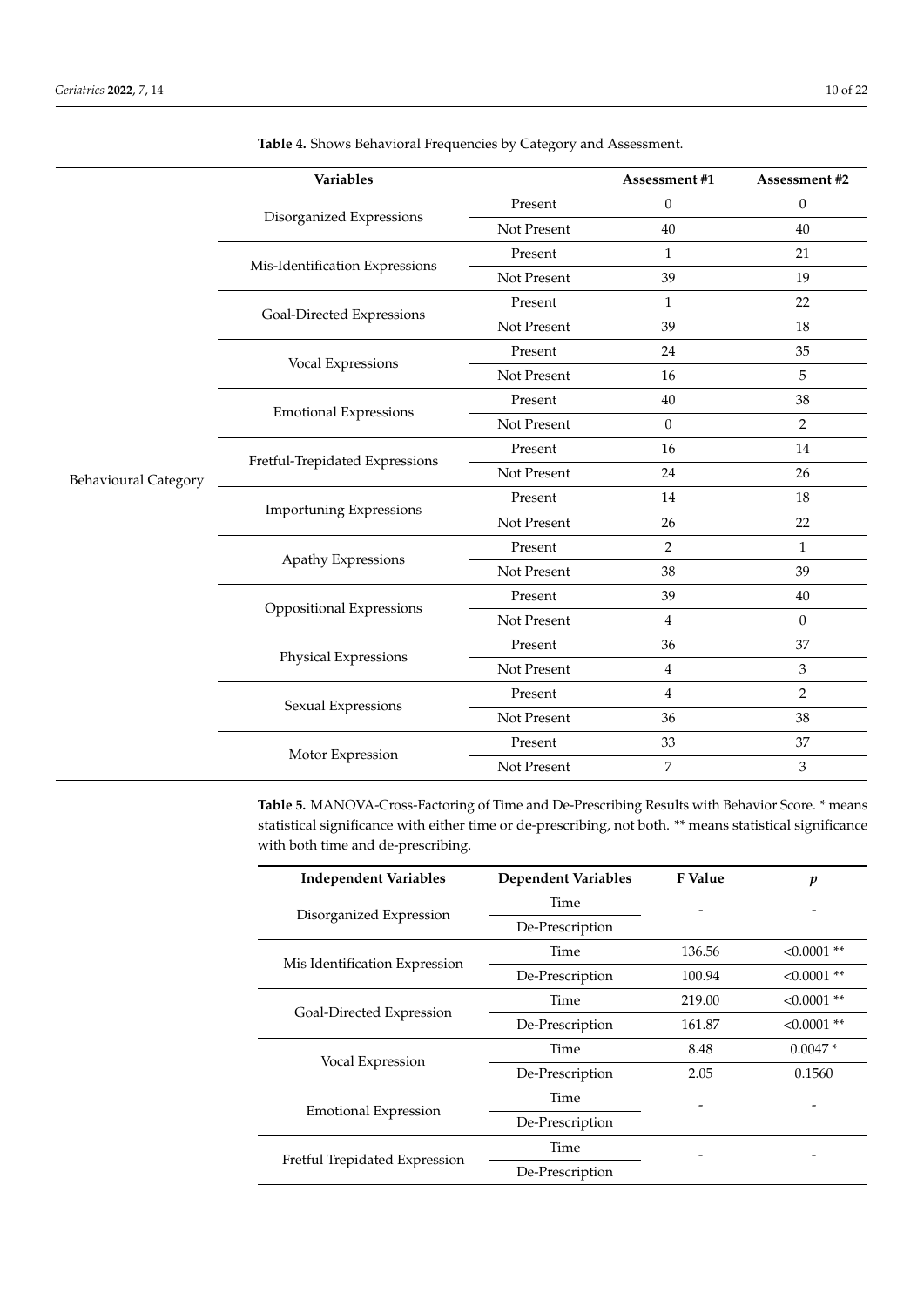| <b>Independent Variables</b>  | <b>Dependent Variables</b> | F Value | p          |
|-------------------------------|----------------------------|---------|------------|
|                               | Time                       |         |            |
| <b>Importuning Expression</b> | De-Prescription            |         |            |
|                               | Time                       |         |            |
| Apathy Expression             | De-Prescription            |         |            |
|                               | Time                       |         |            |
| Oppositional Expression       | De-Prescription            |         |            |
|                               | Time                       |         |            |
| Physical Expression           | De-Prescription            |         |            |
|                               | Time                       |         |            |
| Sexual Expression             | De-Prescription            |         |            |
|                               | Time                       | 1.94    | 0.1680     |
| Motor Expression              | De-Prescription            | 6.78    | $0.01107*$ |

<span id="page-10-0"></span>**Table 5.** *Cont.*

<span id="page-10-1"></span>**Table 6.** Chi-square Test of Relationship between Behavior Category and Successful De-Prescribing.

|            | Variables                    |             | Successful% (N) | Failed% (N) | $x^2(p)$                |
|------------|------------------------------|-------------|-----------------|-------------|-------------------------|
|            | Disorganized                 | Present     | 0.0(0)          | 0.0(0)      |                         |
|            | Expressions                  | Not Present | 100(17)         | 100(23)     |                         |
|            | Mis-Identification           | Present     | 0.0(0)          | 91.30(21)   |                         |
|            | Expressions                  | Not Present | 100(17)         | 8.70(2)     | 29.119 ( $p < 0.0001$ ) |
|            | Goal-Directed                | Present     | 0.0(0)          | 95.62 (22)  | 32.374 ( $p < 0.0001$ ) |
|            | Expressions                  | Not Present | 100(17)         | 4.348(1)    |                         |
|            |                              | Present     | 76.47 (13)      | 95.62 (22)  | 1.7684 $(p = 0.184)$    |
|            | Vocal Expressions            | Not Present | 23.53(4)        | 4.348(1)    |                         |
|            |                              | Present     | 100(0)          | 91.30 (21)  | $0.2638 (p = 0.6075)$   |
|            | <b>Emotional Expressions</b> | Not Present | 0(17)           | 8.70(2)     |                         |
|            | Fretful-Trepidated           | Present     | 35.39(6)        | 34.78 (8)   | $0.000 (p = 1)$         |
| Behavioral | Expressions                  | Not Present | 64.71 (11)      | 65.22(15)   |                         |
| Category   | Importuning                  | Present     | 41.18(7)        | 47.88 (11)  | $0.0093 (p = 0.0237)$   |
|            | Expressions                  | Not Present | 58.82 (10)      | 52.17(12)   |                         |
|            | Apathy Expressions           | Present     | 0.0(0)          | 4.348(1)    | $0.000 (p = 1)$         |
|            |                              | Not Present | 100(17)         | 95.62 (22)  |                         |
|            | Oppositional                 | Present     | 100(17)         | 100(23)     |                         |
|            | Expressions                  | Not Present | 0(0)            | 0.0(0)      |                         |
|            | Physical Expressions         | Present     | 88.24 (15)      | 95.62 (22)  | $0.0746 (p = 0.7847)$   |
|            |                              | Not Present | 11.76(2)        | 4.348(1)    |                         |
|            | Sexual Expressions           | Present     | 5.88(1)         | 4.348(1)    | $0.000 (p = 1)$         |
|            |                              | Not Present | 94.12 (16)      | 95.62 (22)  |                         |
|            |                              | Present     | 82.35 (14)      | 100(23)     |                         |
|            | Motor Expression             | Not Present | 17.65(3)        | 0.0(0)      | 2.2129 $(p = 0.1369)$   |

Patients who did not have the behavioral category of mis-identification expressions were more likely to successfully de-prescribe, X2 (1, *N* = 40) = 29.119 *p* < 0.0001. Additionally, patients who did not have the behavioral category of goal-directed expressions,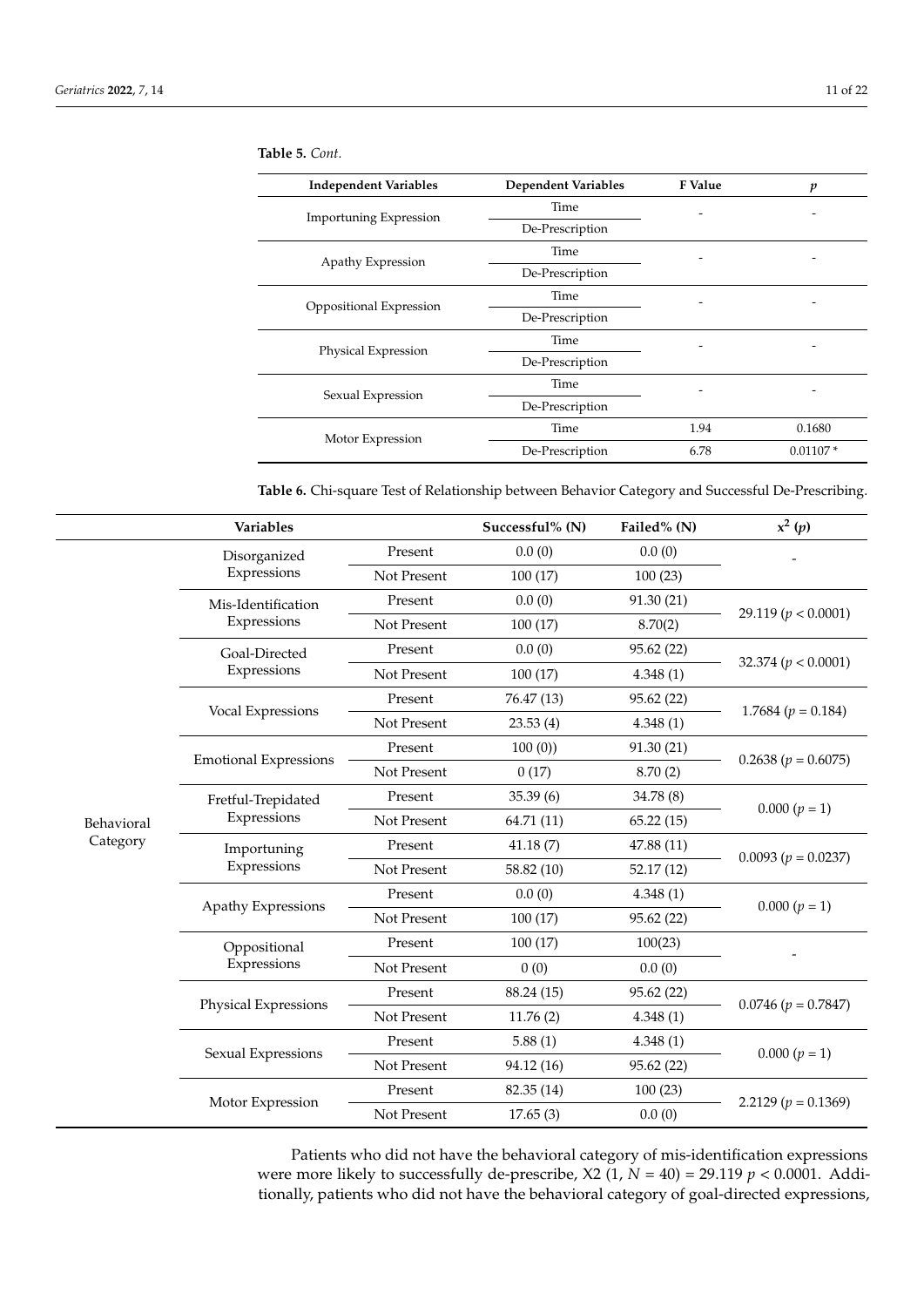$X2$  (1,  $N = 40$ ) = 32.374,  $p < 0.0001$ , were also more likely to successfully de-prescribe. Vocal expressions did not reach statistical significance in the chi-square test,  $X2$  (1,  $N = 40$ ) =1.7684,  $p = 0.184$ . The remaining behavioral categories did not reach statistically significant results on chi-square test (emotional expressions;  $p = 0.2638$ , fretful-trepidated expressions;  $p = 0.000$ , importuning expressions;  $p = 0.0093$ , apathy expressions;  $p = 0.000$ , physical expressions; and  $p = 0.0746$  $p = 0.0746$  $p = 0.0746$ , and sexual expressions;  $p = 0.000$ ). Table 7 provides data on the behavioral categories on the first and the last assessment (paired T-Test *N* = 40). Patients who had mis-identification or goal-directed expressions showed statistically significant results (*p* < 0.0001 and *p* < 0.0001, respectively) with moderate to large changes skewing towards the positive direction (Cohen d value of 0.9874 and 1.0381, respectively). These findings suggest that these two behavioral categories were present in the patients who failed de-prescribing or had an increase in these behavioral symptoms if the medications were to be removed. Vocal expressions also showed statistically significant results at a lower level of power (*p* = 0.0047) and skewing in the positive direction (Cohen-d value of 0.6081), thereby suggesting a potential increase in this category of expressions with de-prescribing. The behavioral categories that did not reach statistically significant results on the paired *t*-test include emotional expression;  $p = 0.1599$ , fretful-trepidated expressions;  $p = 0.4865$ , importuning expressions;  $p = 0.4865$ , apathy expressions;  $p = 0.3235$ , oppositional expressions;  $p = 0.3235$ , physical expressions;  $p = 0.5703$ , and sexual expressions;  $p = 0.1599$ . In summary, only two of the behavioral categories of mis-identification and goal-directed expressions reached statistically significant results on all three of the tests applied to the data, thereby suggesting an increase in these categories upon de-prescribing or an increased likelihood of their absence in the successful de-prescribed group. Vocal expressions showed significant results on the time of observation but not the de-prescribing variable on MANOVA, failed to show significant results on chi-square, and did show a statistically significant result, at lower power, on the paired *t*-test. Motor expressions showed significant results on de-prescribing but not on the time of observation variable on the MANOVA.

|                              |                         | n Behavior<br>Present | Mean         | Mean of the<br><b>Differences</b> | t        | df | $\boldsymbol{p}$ | Cohen's d |
|------------------------------|-------------------------|-----------------------|--------------|-----------------------------------|----------|----|------------------|-----------|
| Disorganized                 | <b>First Assessment</b> | $\theta$              |              |                                   |          |    |                  |           |
| Expressions                  | Last Assessment         | $\theta$              |              | $\mathbf{0}$                      |          | 39 |                  |           |
| Mis-Identification           | First Assessment        | $\mathbf{1}$          | 0.025        |                                   |          |    |                  |           |
| Expressions                  | Last Assessment         | 21                    | 0.525        | $-0.5$                            | $-6.245$ | 39 | < 0.0001         | $-0.9874$ |
| Goal-Directed<br>Expressions | <b>First Assessment</b> | $\mathbf{1}$          | 0.025        |                                   |          | 39 | < 0.0001         |           |
|                              | Last Assessment         | 22                    | 0.55         | $-0.525$                          | $-6.566$ |    |                  | $-1.0381$ |
| Vocal Expressions            | <b>First Assessment</b> | 24                    | 0.6          |                                   |          |    | 0.0004           |           |
|                              | Last Assessment         | 35                    | 0.875        | $-0.275$                          | $-3.846$ | 39 |                  | $-0.6081$ |
|                              | <b>First Assessment</b> | 40                    | 1            |                                   |          | 39 | 0.1599           | 0.2265    |
| <b>Emotional Expressions</b> | Last Assessment         | 38                    | 0.95         | 0.05                              | 1.4327   |    |                  |           |
| Fretful-Trepidated           | <b>First Assessment</b> | 16                    | 0.4          |                                   |          |    |                  |           |
| Expressions                  | Last Assessment         | 14                    | 0.35         | 0.05                              | 0.7026   | 39 | 0.4865           | 0.1111    |
| Importuning                  | First Assessment        | 14                    | $0.4\,$      |                                   |          | 39 |                  |           |
| Expressions                  | Last Assessment         | 18                    | 0.45         | $-0.05$                           | $-0.703$ |    | 0.4865           | $-0.1111$ |
| Apathy Expressions           | <b>First Assessment</b> | 2                     | 0.05         |                                   |          |    |                  |           |
|                              | Last Assessment         | $\mathbf{1}$          | 0.025        | 0.025                             | 1        | 39 | 0.3235           | 0.1581    |
| Oppositional                 | <b>First Assessment</b> | 39                    | 0.975        |                                   |          |    | 0.3235           |           |
| Expressions                  | <b>Last Assessment</b>  | 40                    | $\mathbf{1}$ | $-0.025$                          | $-1$     | 39 |                  | $-0.1581$ |

**Table 7.** Paired t-Test Confirmation of MANOVA with Cohen's d Scores.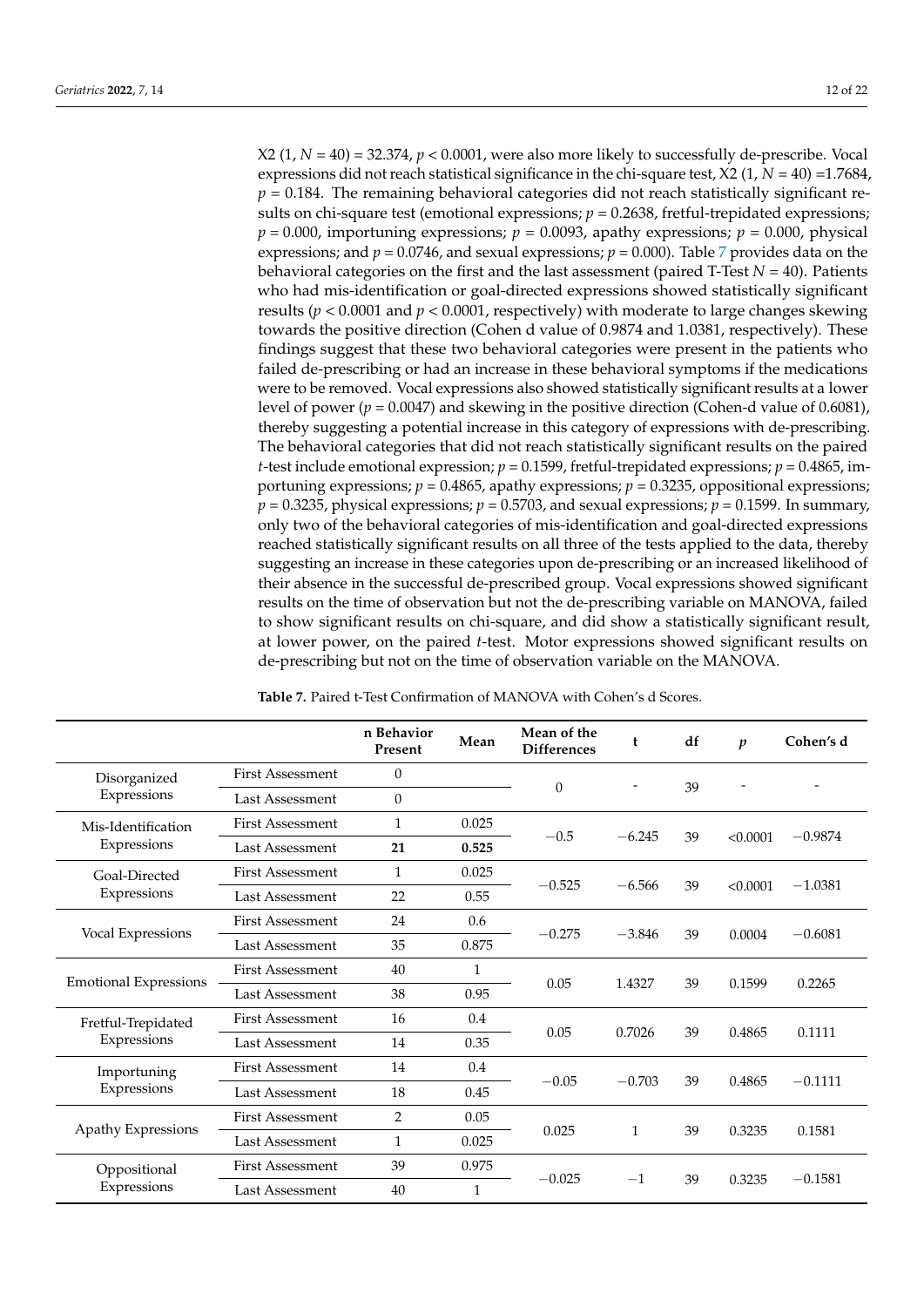|                      |                         | n Behavior<br>Present | Mean  | Mean of the<br><b>Differences</b> |          | df | n      | Cohen's d |
|----------------------|-------------------------|-----------------------|-------|-----------------------------------|----------|----|--------|-----------|
| Physical Expressions | <b>First Assessment</b> | 36                    | 0.9   | $-0.025$                          | $-0.573$ | 39 | 0.5703 | $-0.0905$ |
|                      | Last Assessment         | 37                    | 0.925 |                                   |          |    |        |           |
| Sexual Expressions   | <b>First Assessment</b> | 4                     | 0.1   |                                   |          | 39 | 0.1599 |           |
|                      | Last Assessment         | $\overline{2}$        | 0.05  | 0.05                              | 1.4327   |    |        | 0.2265    |
|                      | <b>First Assessment</b> | 33                    | 0.825 | $-0.1$                            | $-1.275$ | 39 | 0.2099 | $-0.2016$ |
| Motor Expression     | Last Assessment         | 37                    | 0.925 |                                   |          |    |        |           |

<span id="page-12-0"></span>**Table 7.** *Cont.*

#### **4. Discussion**

Preliminary results suggest that two behavioral categories in the LuBAIR™ Paradigm, (a) Mis-identification Expressions (MiE) and (b) goal-directed expressions may justify the use of AAP as a part of a comprehensive behavioral care plan. The reasons for equivocal results for the behavioral category of vocal expressions are described in the following paragraphs of the 'discussion' section. Motor expressions, also commonly referred to as 'agitation', are the most ubiquitous non-cognitive symptom presentation in advanced NCD, yet the most non-specific in its interpretation. Under the LuBAIR™ Paradigm, the purpose for the presence of motor expressions is simply to highlight a state of unrest in an individual with advanced NCD but has no meaning for its presence. The only way to ascribe meaning to their presence is through its affiliation with one of the other behavioral categories, since motor expressions always occur in conjunction with one or more of the other behavioral categories in the  $LuBAIR^{TM}$  Inventory. Hence, it is expected that the motor expressions will surface in all the patients with failed de-prescribing of AAP. Therefore, the only way to manage motor expressions is to successfully manage, individually or with clustering, the behavioral categories with them in accordance with the guidance offered by the LuBAIR™ Paradigm.

## *4.1. Use of Atypical Antipsychotics for Mis-Identification Expressions*

The use of AAP in the management of Mis-identification Expressions (MiE) may be justified because of the specific psychological construct used to support the existence of this specific behavioral category, which is based on the impairment of information processing circuits, because of the dementia process [\[40\]](#page-20-2). Atkinson and Shiffrin (1968) [\[41\]](#page-20-3) proposed a model for the cascade of the flow of information in the brain, along the information processing pathways, and governed by the Theories of Information Processing. The emergence of MiE occurs due to impairment in the information processing pathways in the moderate to advanced stage of dementia  $[40,41]$  $[40,41]$ . The impairment of the information processing pathways specifically occurs at the level of encoding, the second step in the formation of short-term memories [\[30,](#page-19-19)[41,](#page-20-3)[42\]](#page-20-4). The specific disconnect occurs at the level of the paring of the final two processes involved in encoding: pattern recognition and schema identification [\[43\]](#page-20-5). The primary purpose of these two processes is to pair the new information with the stored information to provide context and meaning for the newly received information. This incorrect pairing of the new information with the stored information leads to an altered sense of relatedness, and reality, between self and the milieu. The stored information, to which the new information is paired in any given set of circumstances, is always of profound emotional importance to the individual with moderate to advanced NCD. Consequently, there is an impaired pairing of the incoming visual (person, places, and objects), auditory, gustatory, olfactory, and tactile stimuli, to stored information, thereby leading to the misidentification of the incoming stimuli [\[44](#page-20-6)[,45\]](#page-20-7). Likewise, information emanating from real-time 'events and occurrences' will be incorrectly paired with stored experiences, thereby leading to misconstruing of the incoming stimuli, which will result in an altered sense of the reality of that experience. Finally, the information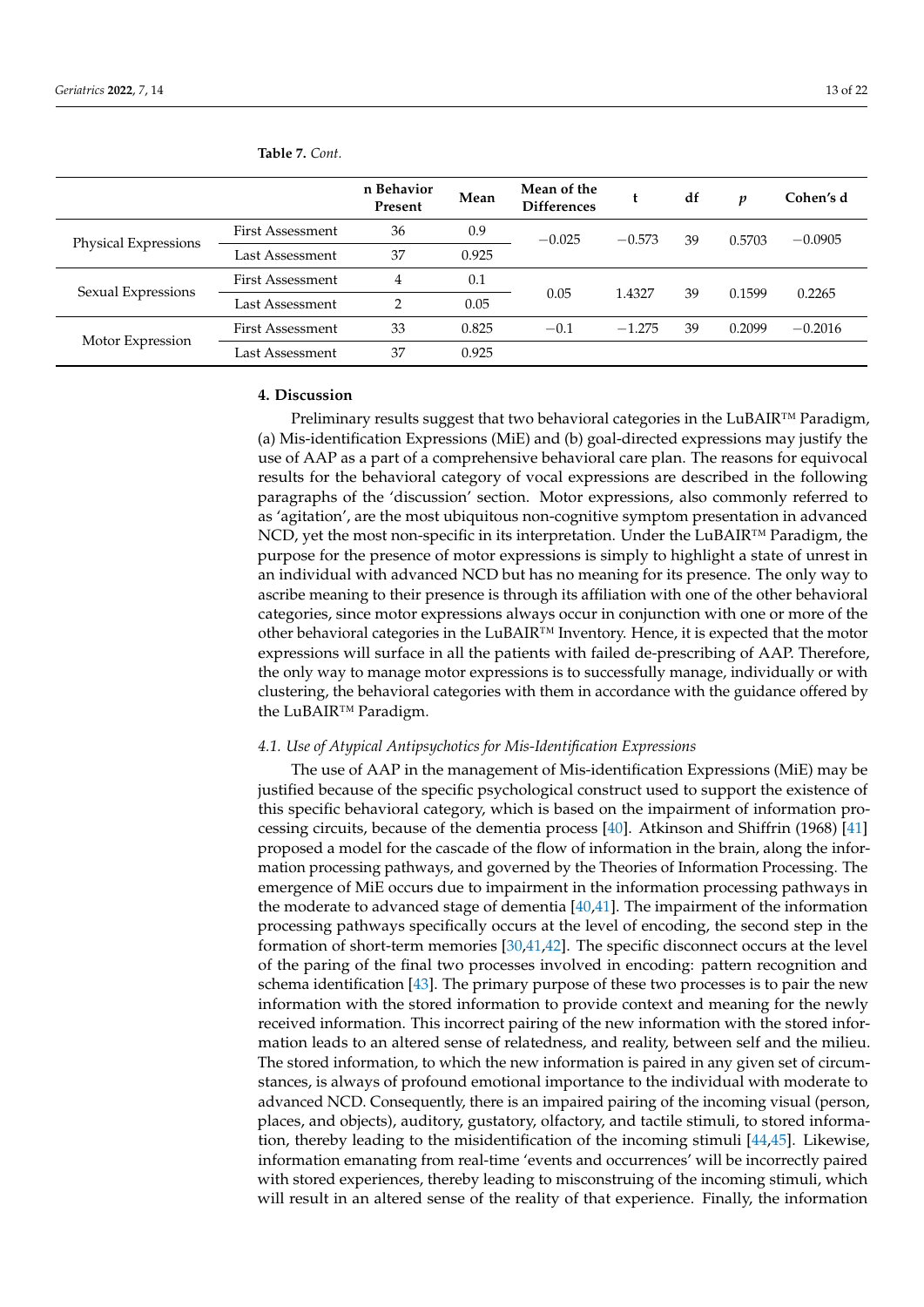arising from interpersonal interactions between the individual with advanced NCD and the staff or family members will be incorrectly paired with the stored information, thereby leading to misinterpretation of the interaction, which will result in an altered sense of reality. Hence, the impairment in the encoding step in all those aforementioned steps leads to an altered sense of relatedness, and reality, between self and the milieu for the individual with advanced NCD. Psychosis is defined as a breakdown in reality for an individual. Therefore, the meaning ascribed to the behavioral category of MiE is, "Please help me- my thinking is not based in reality". Psychosis is defined as a breakdown in reality for an individual. The purpose for the existence of this behavioral category is that it represents an alternative approach to the identification of psychosis in individuals with moderate to advanced NCD, when it is challenging to obtain a reliable history and conduct a valid mental state examination  $[46]$ . The reason for the success of the use of AAP for this behavioral category is due to its ability to treat psychosis in this cohort of the population. Hence, the indication for use of AAP to manage the behavioral symptoms in this behavioral category is as an antipsychotic.

#### *4.2. Use of Atypical Antipsychotics for Goal-Directed Expressions*

The use of AAP in the management of Goal-Directed Expression (GDE) may be justified because of the specific psychological construct used to support the existence of this behavioral category which is based on the impairment of the motivational circuits due to the dementia process, resulting in heightened motivational drives.

Motivational theories [\[29](#page-19-18)[,47\]](#page-20-9) govern the understanding of the functioning of the motivational circuits. A discrepancy between an individual's internal physiological or psychological state and the external environment leads to the identification of a need, which in turn is represented as cognitions [\[48\]](#page-20-10). Cognitions lead to the formation of goals, which in turn, triggers 'drives' or 'motivation'. It is the motivational drive, which propel goals to completion thereby satiating the identified need. This leads to the release of the need with the re-establishment of homeostasis [\[49\]](#page-20-11). In dementia of different etiologies, and at varying stages of the disease, impairment in motivational circuits can result in the generation of heightened motivational drives. This leads to a heightened detection of the discrepancy between the individual's physiological or psychological state and its environment, thereby resulting in the identification of several needs, simultaneously or sequentially [\[47\]](#page-20-9). An attempt to propel all the identified needs, represented as cognitions and goals, to completion results in the manifestation of a behavioral expression that appears persistent, repetitive, and determined. The aforementioned cascade of steps leads to the clinical presentation of 'high energy' or busy beaver states. The need requiring satiation in this behavioral category involves either belongingness or innate physiological needs. The meaning expressed in this behavioral category is "Please help me belong. . . " [\[50,](#page-20-12)[51\]](#page-20-13) or "Please help me satiate my innate physiological needs. . . " [\[51\]](#page-20-13). The belongingness need includes 'family, faith, community or ethnicity, and professional organizations or life's work' [\[50](#page-20-12)[,51\]](#page-20-13) One example of the behaviors under this category include, an individual incessantly wanting to go to the bank to pay their dues due to the fear of losing their house if they forfeited on their mortgage payment. This behavior is driven to satiate the need for belongingness to the 'family' as a bread-winner' and a 'provider'. Another example of the behaviors under this category includes, an individual repeatedly calling family members to take them to a church service and refusing to take "no" for an answer. This behavior is driven to satiate the need for belongingness to their 'church' and their 'faith'. Yet, another example of behaviors under this category includes an individual directing other residents on the unit to get their job done, yelling at them to stop being lazy and if they did not get their work done in time they would be fired. This behavior is driven to satiate the need for belongingness to their 'life's work', in which they took immense pride. Their innate physiological needs include hunger/thirst, fatigue/need to rest, voiding/defecating, pain or discomfort/need for relief, mental and social stimulation, and the need for intimacy and pleasure including sexual needs [\[51\]](#page-20-13). Examples of behaviors under this category include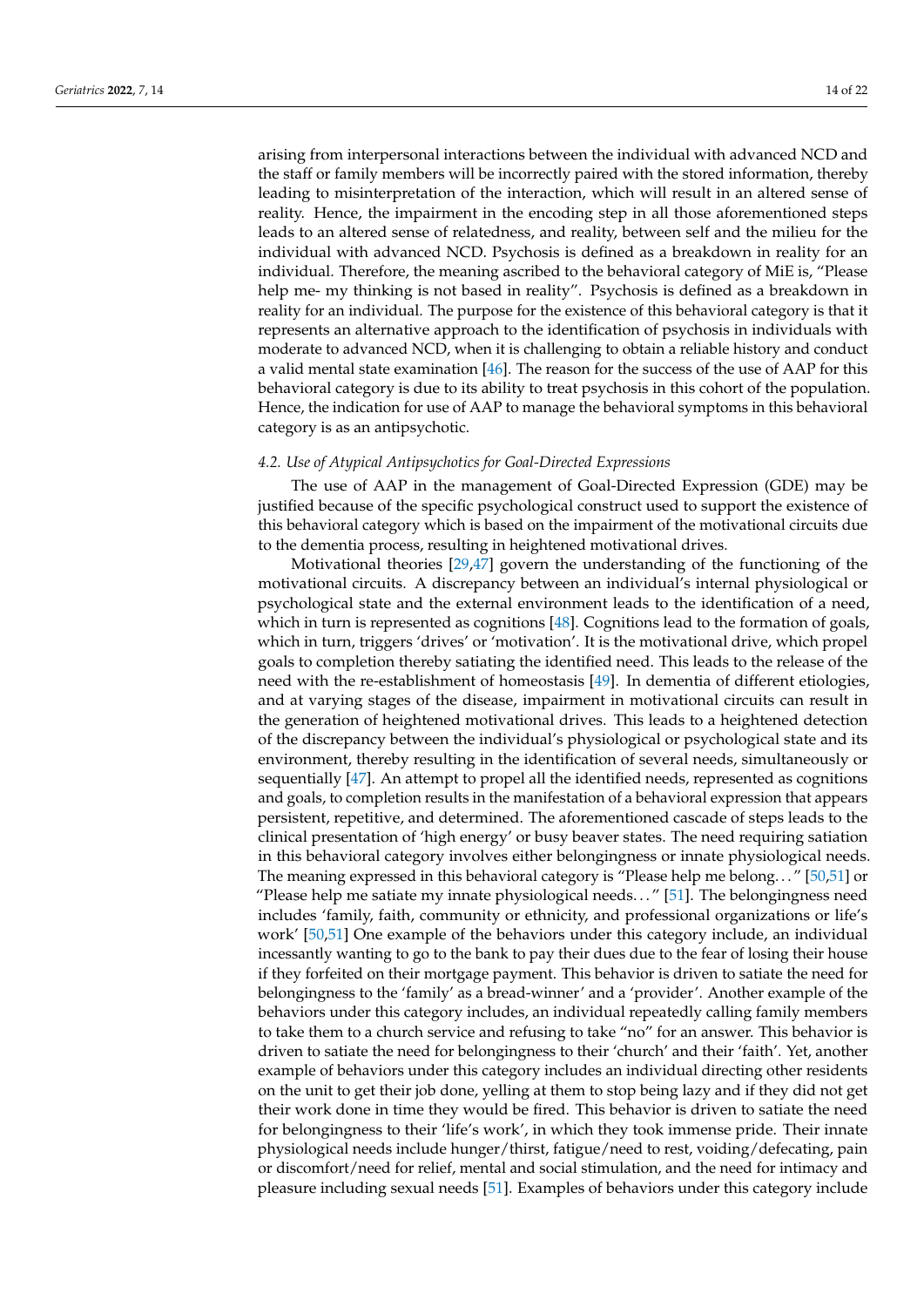persistent requests to be toileted, constantly calling for the nurses to take them to bed while they are in bed, and sustained ringing of the call bell to complain of pain and requesting the nurse for medications. In each of these examples, the need requiring satiating may be the actual physiological need or more importantly the need for 'mental and social stimulation'. Each of these behavioral manifestations persists for hours on end, shift after shift, and are not amenable to interpersonal or environmental interventions. Goal-directed behaviors are a cardinal and core symptom presentation in manic and psychotic syndromes, regardless of the etiology [\[52](#page-20-14)[,53\]](#page-20-15). In manic episodes, the heightened motivational drives to satiate various needs are often determined by virtue of what is emotionally important to that individual at that given point in time [\[54\]](#page-20-16). As an example, is it going to be the drive to satiate pleasurable needs or self-actualization and establishing legacy needs which will be determined by the discrepancy between the individual's internal physiological and/or psychological state and their environment. It is this pathophysiology of the illness, regardless of the etiology, which responds to mood stabilizers of the types of divalproex, lithium, and recent literature's addition of AAP to the category of mood stabilizer. Likewise, in psychotic episodes, the intensity of the fixation on the falsehood of the cognitions will determine the extent to which the individual will drive the goals to completion [\[55,](#page-20-17)[56\]](#page-20-18). As an example, the intensity of fixation on the falsehood of the cognition that there is a transmitter embedded in the television will determine the intensity with which they will establish the goal to dismantle the television, to find the transmitter. In all these aforementioned clinical states, the tenacity with which the goals are established determines the severity of generation of the motivational drives; and they are always high. The presence of symptoms of GDE in advanced neurocognitive disorders likely represents a collection of symptoms in a syndrome which is yet to be characterized and needs further study. A syndrome is a constellation of recognizable traits or symptoms which tend to group together, run together, and/or respond to a common therapeutic modality [\[34\]](#page-19-23), regardless of the etiology. Based on these principles, it is being hypothesized that some of the manifestations of the symptoms under the behavioral category of GDE respond to the mood stabilization effects of AAP, while the others respond to the antipsychotic effects of AAP.

#### *4.3. Equivocal Response of Vocal Expressions to AAP*

The response of the behavioral category of vocal expressions to AAP failed to reach statistically significant results in both of the statistical tests applied to the data. The reason for this lies in the heterogeneity of the clustering of the clinical symptoms under this behavioral category. Under the LuBAIR™ Paradigm, there are six subtypes of vocal expressions and each subtype is based on its own psychological construct which justifies its presence [\[34](#page-19-23)[–37\]](#page-19-25). The majority of clinical symptoms aggregated under this behavioral category are based on dysregulation of the primary emotions of anger and joy. The expressions of the symptoms, which are based on the dysregulation of primary emotions of anger, are represented on a continuum from lowest to the highest severity. The lower severity may take the form of 'brief explosive outburst' (the first example in the first bullet under Vocal Expressions in Table [1\)](#page-3-0) or 'talking loud, incessantly, and fast' (the first example in the second bullet under Vocal Expressions in Table [1\)](#page-3-0). In the adult mental health literature, the former example is usually a manifestation in both depressive [\[57\]](#page-20-19) or 'dysphoric' episodes [\[58\]](#page-20-20) and requires the use of anti-depressants or AAP to respond, respectively. As the intensity of dysregulation of primary emotions of anger further escalates, it leads to the manifestation of dysphoric syndromes [\[58\]](#page-20-20), quarrelsome and destructive syndromes [\[53,](#page-20-15)[59\]](#page-20-21) (second example in the first bullet under Vocal Expressions in Table [1\)](#page-3-0). Continued escalation in the dysregulation of primary emotions of anger may ultimately result in 'screaming or noise-making behaviors' [\[60\]](#page-20-22) (last bullet under Vocal Expressions in Table [1\)](#page-3-0). All of these manifestations are usually observed in manic or psychotic episodes in the adult mental health literature, and therefore likely to respond to AAP, both in its indications as a mood stabilizer and antipsychotic, respectively. The symptoms based on the dysregulation of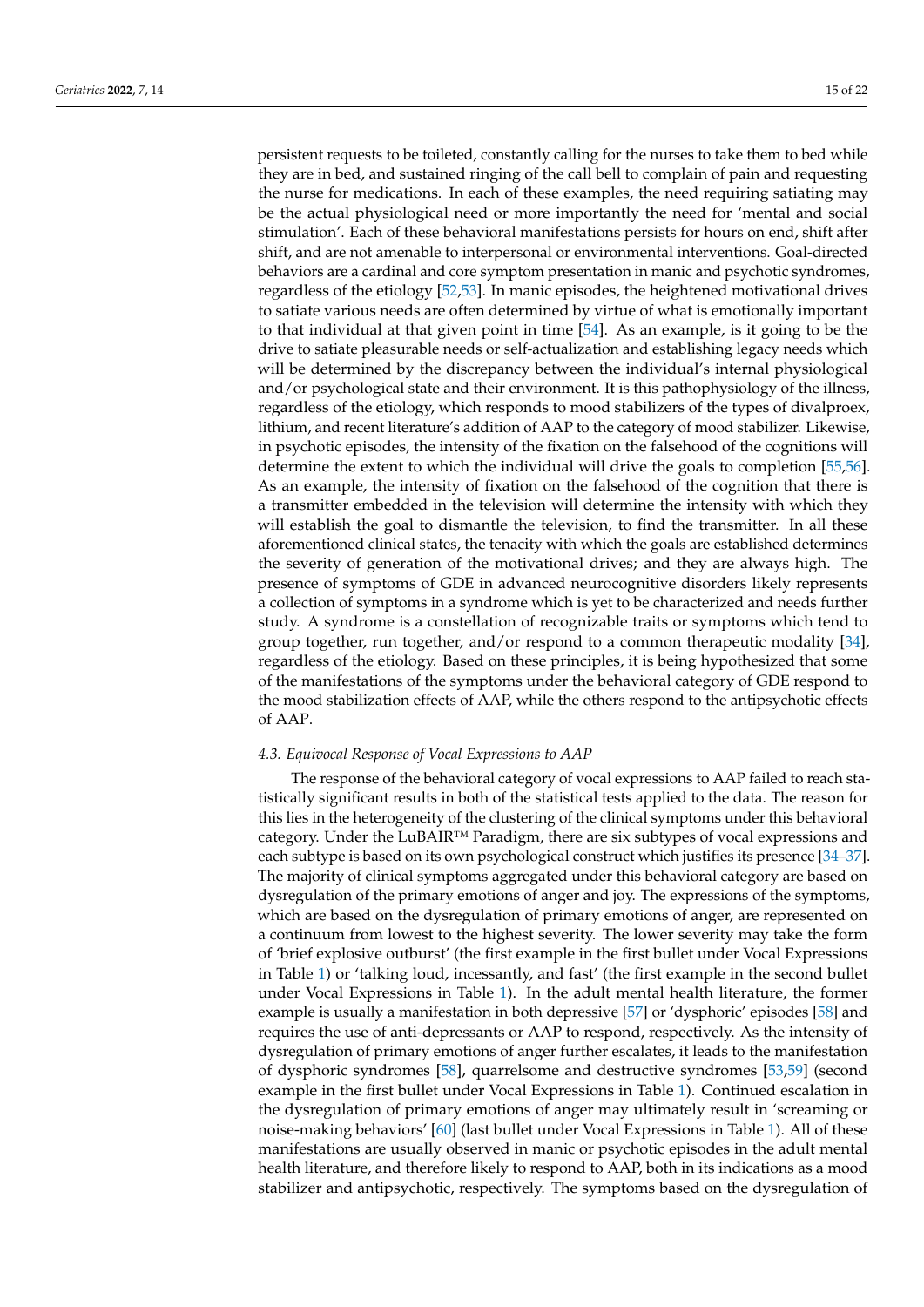the primary emotion of joy are manifested as 'manic-like behaviors' [\[53\]](#page-20-15) (second example in the second bullet under Vocal Expressions). The example in the third bullet under Vocal Expressions (Table [1\)](#page-3-0), 'yelling and screaming to get things done', is an example of 'goal-directed cognitions'; a step preceding the emergence of goal-directed behaviors. The rationale for its response to AAP has been described above. The first example in the fourth bullet under Vocal Expression includes 'rattling bed rails/tabletops' is an example of importuning expressions. The creation of the behavioral category of importuning expression is based on the drive to satiate 'innate physiological needs' and can either be the manifestation of depressive episodes [\[61\]](#page-20-23) or that of manic episodes in the form of heightened seeking of pleasurable needs [\[53\]](#page-20-15). Importuning as a symptom of depressive episodes will respond to an antidepressant and as a manifestation of the manic episode will respond to a mood stabilizer including AAP. Finally, the second example in the fourth bullet under the Vocal Expressions is 'calling out for family/friends and is an example of fretful expressions. The creation of the behavioral category of fretful-trepidated expressions is based on the drive to satiate security needs, due to impairment in the regulation of primary emotions of fear. Emotions and cognitive schema of fear are present in anxiety and depressive syndromes [\[62\]](#page-20-24) in the adult mental health literature and respond to the use of anti-depressants. As is evident, there is a vast heterogeneity of the symptoms collected under the behavioral category of vocal expressions, each being supported by a different psychological construct for their existence. In this retrospective study, no attempt was made to stratify the patients into the formation of a pure sample of vocal expressions and defined by similar psychological constructs, and instead, they were all clumped together and their response to AAP was assessed as a group effect. In the patients who were recruited for this retrospective study, there appears to be a preponderance of the symptoms, under the vocal expressions, which had the propensity to respond to AAP, but the cohort was not pure enough nor were the numbers high enough, to reach statistically significant proportion. Further studies are in order to stratify individual symptoms under vocal expression, in accordance with each of the psychological constructs used to justify their existence, in order to form a pure sample, and the pharmacological treatment tailored according to it, to determine their responsivity.

#### *4.4. Absence of Response of Dis-Organized Expression to AAP*

Under the LuBAIR<sup>™</sup> Paradigm, the behavioral category of Dis-organized Expressions is based on impairment in the regulation of sensorium, thereby resulting in abnormalities in the level of alertness and attention. Impairment in alertness results in the slowing down of information processing speed and delayed reaction time and the impairment in attention impacts on the 'chunk' of information being inputted onto the information processing pathways. The impairment in the combination of the two above steps results in reduced task performance, thereby untowardly affecting the intellectual, emotional, and psychological functions and functional decline. The presence of dis-organized expressions is due to the alteration in body physiology due to illness, caused by any etiology. The indiscriminate use of psychotropic medications, including AAP, would be responsible for the causation of dis-organized expressions and would resolve with their removal. The cohort of patients included in this retrospective study did not exhibit any dis-organized expressions. Had they been present at the time of initial evaluation, they would have only resolved with the removal of the AAP, and quite the opposite of what was observed in the case of the two behavioral categories of mis-identification and goal-directed expressions.

## *4.5. Absence of Response of Emotional and Fretful Expressions to AAP*

Under the LuBAIR™ Paradigm, the behavioral categories of Emotional and Fretful Expressions are based on the impairment in the regulation of the primary emotions of discontentment and melancholy and fear, respectively. In the adult mental health literature, the presence of cognitive schema and emotions of discontent (negativity), melancholy, and fear are often symptom manifestations in anxiety and depressive episodes [\[62](#page-20-24)[,63\]](#page-20-25)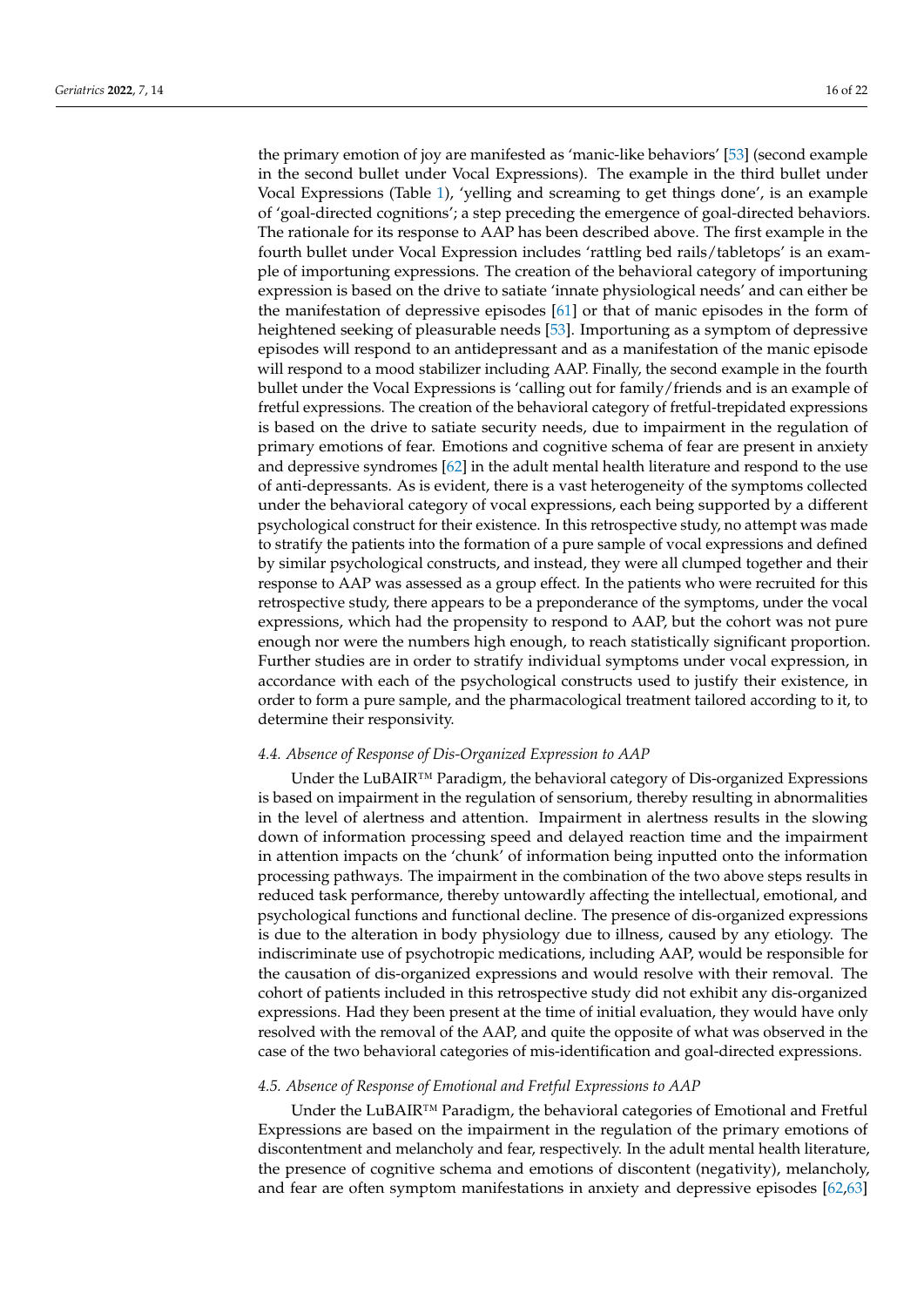and require the use of antidepressants to manage them. This would explain why these symptoms, under the behavioral category of vocal expressions, may have been minimally affected by the presence or removal of AAP.

#### *4.6. Absence of Response of Apathy Expressions to AAP*

Under the LuBAIR™ Paradigm, the behavioral category of Apathy Expressions is based on the absence of the ability of the individual to detect the discrepancy between the internal psychological and/or physiological state and that of their milieu, thereby lacking the ability to recognize a need. The absence of the recognition of a need results in the absence of formation of a goal, whereby there is no triggering of motivational forces. In adult mental health literature, these a-motivational states are usually symptom manifestations of functional mental illnesses like depressive episodes [\[64\]](#page-20-26) or catatonic states [\[65\]](#page-20-27) and may require antidepressants, stimulants, or lorazepam to manage them, depending upon the clinical conditions. For these reasons, symptoms under the behavioral category of apathy expressions may have been minimally affected by the presence or removal of AAP.

## *4.7. Absence of Response of Oppositional Expressions to AAP*

Under the LuBAIR™ Paradigm, the behavioral category of Oppositional Expressions is based on the psychological constructs used to define 'compliance' in developmental psychology [\[66\]](#page-20-28) and the only way to manage non-compliance is through behavioral care planning, as no pharmacological interventions have been shown to be effective. Hence, the presence or absence of AAP would have minimal impact on the symptoms under the behavioral category of oppositional expressions.

#### *4.8. Absence of Response of Physical Expressions to AAP*

Under the LuBAIR™ Paradigm, the emergence of symptoms in this behavioral category is due to the perceived impediment, by the individual with advanced NCD, of goal attainment with subsequent generation of emotions based on discontentment and anger [\[67\]](#page-21-0). Since the established goal will vary in a different set of circumstances, so will the perceived impediment of satiation of these goals. For example, the emergence of symptoms of physical expressions may be due to the perceived impediment of satiation of innate physiological needs (as is the case during the presence of importuning expressions), security needs (as is the case during the presence of fretful expressions), or belongingness needs (as is the case during the presence of goal-directed expressions). Another example for the emergence of physical expressions may be due to the perceived imposition of the caregiver's needs on to the individual with NCD, due to the individual's inability to recognize their own need for 'care of self or milieu', as is the case in apathy expressions. Likewise, there may be the emergence of physical expressions due to perceived impediment of attainment of the goal of avoiding pain, as is the case of manifestation of emotional expressions based on emotions of discontentment. Alternatively, there may be the emergence of physical expressions due to perceived impediment of attainment of the goal of coping with pain, as is the case of manifestation of emotional expressions based on emotions of melancholy. Finally, there may be the emergence of physical expressions due to perceived impediment of the attainment of the goal of caregivers heeding to their defensive responses, as is the case of manifestation of vocal expressions based in anger. As is evident, the causes of physical expressions are determined by which particular goal attainment is being impeded in a given set of circumstances. Theoretically, we should have seen the behavioral category of physical expressions reach statistically significant proportions in the failed de-prescribed group. It can be hypothesized that the removal of AAP and staying off AAP was not allowed for a long enough time, in order for the mis-identification and goal-directed expressions to escalate, whereby the needs associated with them were impeded for the emergence of physical expressions. It is also possible that the behavioral care plan put in place for these specific behavioral categories, again in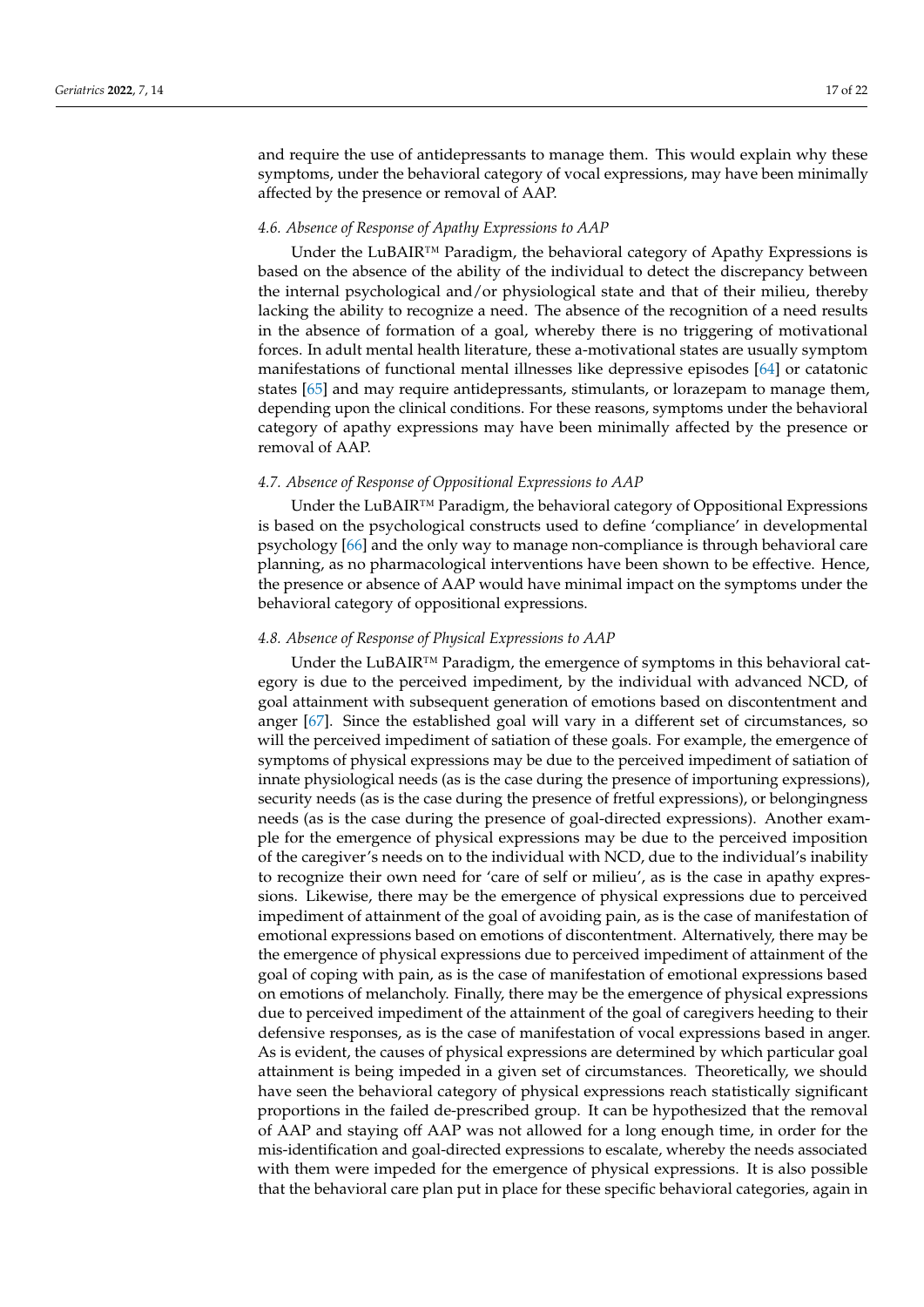accordance with the LuBAIR™ Paradigm, was successful in mitigating the behavioral risks such that it did not escalate to the emergence of physical expressions. Alternatively, since there was always a clustering of behavioral expressions in each case, there would have been several needs requiring satiation and just the perceived impediment of satiation of the needs associated with either mis-identification or goal-directed expressions would not have been sufficient to generate physical expressions.

Sexual expressions were conspicuously absent from this cohort of patients recruited for this retrospective study. However, in accordance with the LuBAIR™ Paradigm, there is also a vast heterogeneity in the behavioral category of sexual expressions. There are six subtypes of sexual expressions, each based on a specific psychological construct supporting them. Sexual expressions based on the misidentification of facial visual stimuli, thereby resulting in over-identifying another female resident as their spouse (mis-identification expressions) or sexual expressions based in 'attribution error'. The latter is based on the mislabeling of behavioral symptoms as a sexual expression when upon re-review of the situation, it was not. Sexual expressions based in 'stimulus bound tendencies' which are based on the impairment of self-regulatory and monitoring circuits form another subtype. Then there are sexual expressions based on the satiation of innate physiological needs of sexuality due to heightened motivational drives (goal-directed expressions) or those based on the satiation of innate physiological needs of social and mental stimulation (importuning expressions), often referred to as intimacy needs in dementia literature [\[68\]](#page-21-1). The final subtype of sexual expressions are those based on the satiation of security needs, presenting as 'clingy' or 'latching on' behavioral symptoms (fretful expressions). Based upon the results of this retrospective study, sexual expressions based on mis-identification and goal-directedness have a likelihood of responding to AAP.

Another variable, which requires discussion in the context of this retrospective study, is if there is any relationship between the dose of use of AAP in managing behavioral expressions and their likelihood of being successfully de-prescribed. Gao et al. [\[69\]](#page-21-2) published a study exploring this relationship and found that there was a threshold for each of the three AAP: seroquel at a dose higher than 50 mg, olanzapine at a dose higher than 1.75 mg, and risperidone at a dose higher than 0.5 mg were associated with worse outcomes upon discontinuation of these medications. All of the patients in this cohort of the retrospective study were on doses higher than the ones identified in the study by Gao et al. [\[69\]](#page-21-2), both in the failed and the successful de-prescribed groups. If the dose of AAP in each patient was to be the confounding variable for the outcome of this study, we would not have had any successful de-prescribed patients at all.

#### *4.9. Limitations of the Study*

There are several limitations of this retrospective study. Completion of the LuBAIR™ Inventory using existing clinical records, which used terminologies such as 'agitation' and 'aggression' to label behaviors, was problematic. Unless there were good clinical descriptors in allied health staff documentation, the risk of using inaccurate information to complete the LuBAIR™ Inventory was high. The second limitation of the study is the relatively small sample size. However, to compensate for this obvious limitation, two different statistical tests were used to evaluate the data, one of which is able to identify the effect size of the results. Pearson's chi-square statistical test was chosen as it is extremely sensitive to sample size [\[49\]](#page-20-11). A strong association may not be demonstrated if the sample size is small and even trivial associations are delineated by increasing the sample size. The fact such a small sample size has demonstrated statistically significant differences between the two groups provides a high level of credibility to the presence of these differences under the null hypothesis. Secondly, the results of the paired *t*-test were adjusted to include the 'size effect', using Cohen's d test. The results revealed statistically significant results with a large effect size for the presence of Mis-identification Expressions (MiE) and Goal-Directed Expressions (GDE) in the failed de-prescribing cohort, thereby further enhancing the credibility of the results of this retrospective study.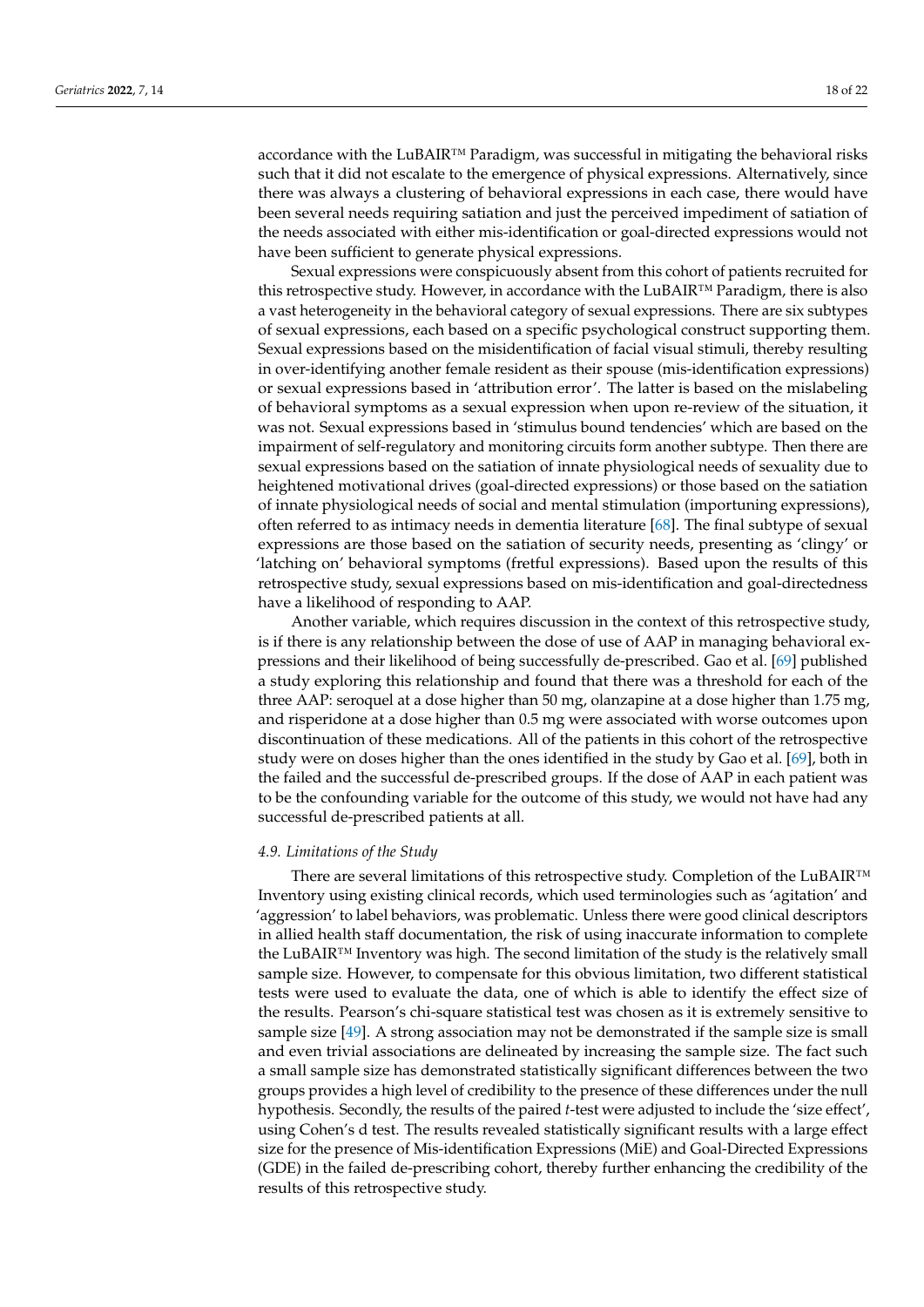## **5. Conclusions**

The use of the LuBAIR™ Inventory and Paradigm may have the potential to predict which behavioral categories associated with advanced NCD may justify the use of AAP in their management. In conjunction with a comprehensive behavioral care plan, there may be justification for the use of AAP in the management of only two behavioral categories: Mis-Identification Expressions (MiE) and Goal-Directed Expressions (GDE), in their role as an antipsychotic and mood stabilizer, respectively. There are subtypes of vocal expressions which may justify the use of AAP in their management, but this category requires further study. The results of this study may be used to justify de-prescribing of AAP in their use for all the remaining behavioral categories in the LuBAIR™ Inventory. Furthermore, the results of this study are a preliminary step towards offering evidence to support the psychological constructs used to posit the meaning of behavioral expressions, under the LuBAIR™ Paradigm. Finally, the results of this study will be used to generate a priori hypotheses to develop a longitudinal prospective study to validate the use of AAP in the management of certain behavioral categories under the LuBAIR™ Paradigm.

**Author Contributions:** A.S.L.: wrote the article. R.L.G.: was responsible for data extraction. S.R.: conducted statistical analysis. P.C.: was responsible for data extraction. J.S.: assisted with editing. All authors have read and agreed to the published version of the manuscript.

**Funding:** This research received no external funding.

**Institutional Review Board Statement:** The study was approved by Hamilton Integrated Research Ethics Board (#7202).

**Informed Consent Statement:** Not applicable.

**Data Availability Statement:** 3rd Party Data. Restrictions apply to the availability of these data. Data was obtained from Homewood Health Inc. and may be available through Shannon Remers (sremers@homewoodhealth.com) with the permission of Homewood Health Inc (Guelph, ON, Canada).

**Acknowledgments:** The senior author would like to thank Murray Alzheimer's Research and Educational Program (MAREP) under the Schlegel Research Institute in Aging, University of Waterloo, Waterloo, Ontario, Canada, Homewood Health Centre, Guelph, and St Peters Hospital, Hamilton, Ontario, Canada for all their support for my research. There is no conflict of interest. Additionally, the senior author would like to extend a special thanks to Robert Waterman for offering assistance in the application of the statistical analysis to the data, especially the application of MANOVA.

**Conflicts of Interest:** The authors declare no conflict of interest.

# **References**

- <span id="page-18-0"></span>1. American Psychiatric Association. *Diagnostic and Statistical Manual of Mental Disorders*, 5th ed.; American Psychiatric Publishing: Washington, DC, USA, 2013; ISBN 9780890425558.
- <span id="page-18-1"></span>2. Cohen-Mansfield, J. Consent and Refusal in Dementia/NCD research: Conceptual and practical consideration. *Alzheimer Dis. Assoc. Disord.* **2003**, *17*, 17–25. [\[CrossRef\]](http://doi.org/10.1097/00002093-200304001-00004) [\[PubMed\]](http://www.ncbi.nlm.nih.gov/pubmed/12813220)
- <span id="page-18-2"></span>3. Kaplan, H.I.; Sadock, B.J.; Sadock, V.A.; Ruiz, P. *Comprehensive Textbook of Psychiatry*, 6th ed.; Wolters Kluwer Health: Philadelphia, PA, USA, 1995; pp. 250–650.
- <span id="page-18-3"></span>4. Cohen-Mansfield, J. Theoretical frameworks for behavioral problems in dementia. *Alzheimer's Care Q* **2000**, *1*, 8–21.
- <span id="page-18-8"></span>5. De Medeiros, K.; Robert, P.; Gauthier, S.; Stella, F.; Politis, A.; Leoutsakos, J.; Taragano, F.; Kremer, B.A.; Porsteinsson, A.P.; Geda, Y.E.; et al. The Neuropsychiatric inventory—Clinician-rating scale (NPI-C): Reliability and validity of a revised assessment of neuropsychiatric symptoms in dementia. *Int. Psychogeriatr.* **2010**, *22*, 984–994. [\[CrossRef\]](http://doi.org/10.1017/S1041610210000876) [\[PubMed\]](http://www.ncbi.nlm.nih.gov/pubmed/20594384)
- <span id="page-18-4"></span>6. Ballard, C.; Gray, A.; Ayre, G. Psychotic symptoms, aggressions and restlessness in dementia. *Rev. Neurol.* **1999**, *155*, 44–52.
- <span id="page-18-5"></span>7. Kales, H.C.; Gitlin, L.N.; Lyketsos, C.G. Assessment and management of behavioral and psychological symptoms of dementia. *BMJ* **2015**, *2*, 350–369. [\[CrossRef\]](http://doi.org/10.1136/bmj.h369)
- <span id="page-18-6"></span>8. Carrarini, C.; Russo, M.; Dono, F.; Barbone, F.; Rispoli, M.G.; Ferri, L.; Pietro, M.D.; Digiovanni, A.; Ajdinaj, P.; Speranza, R.; et al. Agitation and dementia: Prevention and treatment strategies in acute and chronic conditions. *Front. Neurol.* **2021**, *12*, 644317. [\[CrossRef\]](http://doi.org/10.3389/fneur.2021.644317)
- <span id="page-18-7"></span>9. Cloak, N.; Khalili, Y.A. *Behavioral and Psychological Symptoms in Dementia*; Stat Pearls Publishing: Treasure Island, FL, USA, 2020; PMID 31855379.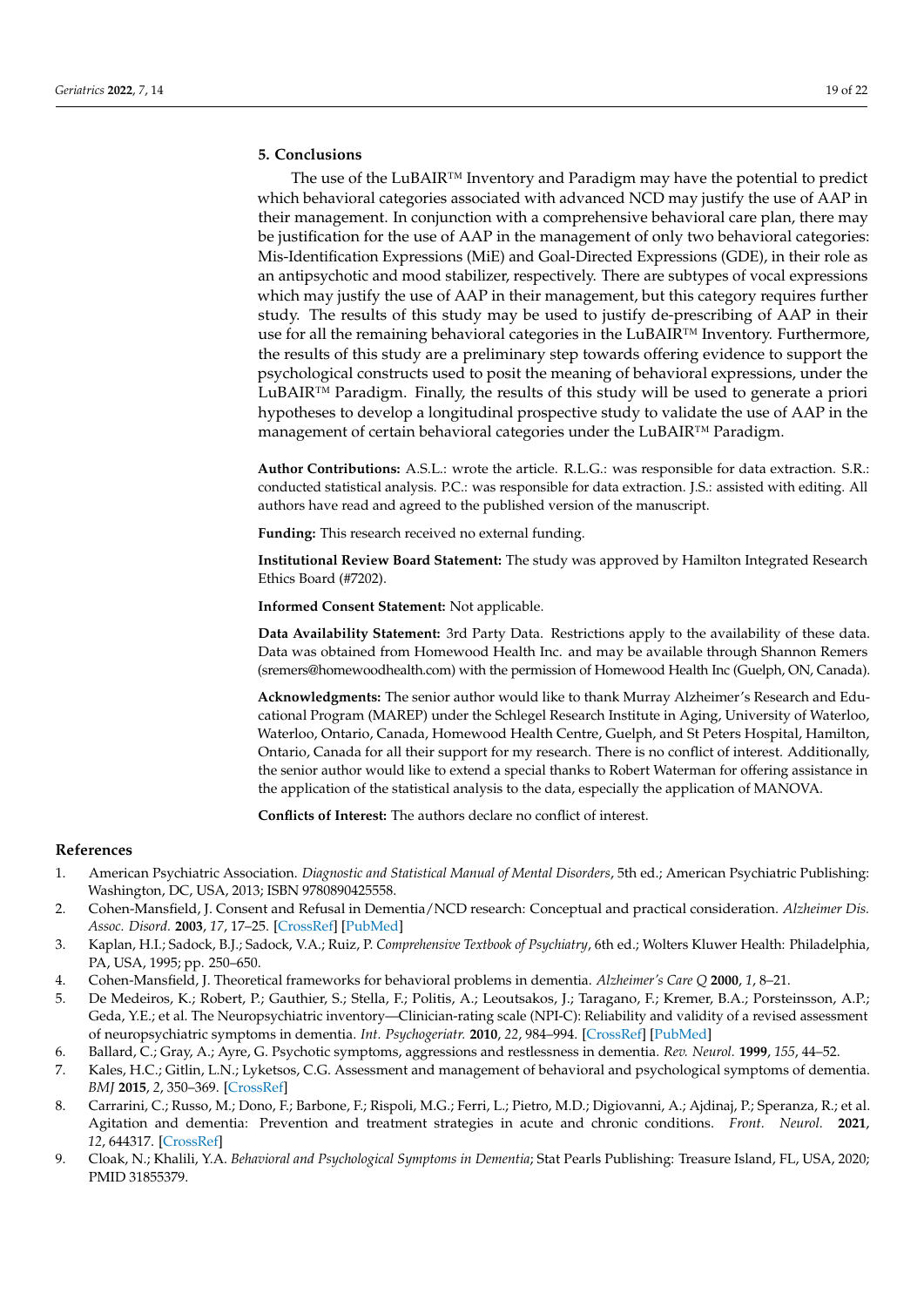- <span id="page-19-0"></span>10. Marcinkowska, M.; Sniecikowska, J.; Fajkis, N.; Franczyk, W.; Kolaczkowski, M. Management of dementia-related psychosis, agitation and aggression: A review of the pharmacology and clinical effects of potential drug candidates. *CNS Drugs* **2020**, *34*, 243–268. [\[CrossRef\]](http://doi.org/10.1007/s40263-020-00707-7)
- <span id="page-19-1"></span>11. Imel, M.; Campbell, J.R. Mapping from a Clinical Terminology to a Classification. 2003. Available online: [https://library.ahima.](https://library.ahima.org/doc?oid=61537#.YfC92PgRU2w) [org/doc?oid=61537#.YfC92PgRU2w](https://library.ahima.org/doc?oid=61537#.YfC92PgRU2w) (accessed on 11 December 2021).
- <span id="page-19-2"></span>12. World Health Organization. World Alzheimer Report 2012. A Public Health Priority. Available online: [https://www.who.int/](https://www.who.int/publications/item/dementia-a-public-health-priority) [publications/item/dementia-a-public-health-priority](https://www.who.int/publications/item/dementia-a-public-health-priority) (accessed on 26 October 2021).
- <span id="page-19-3"></span>13. Gottesman, R.T.; Stem, Y. Behavioral and psychiatric symptoms of dementia and rate of decline in Alzheimer's disease. *Front. Pharmacol.* **2019**, *10*, 1062. [\[CrossRef\]](http://doi.org/10.3389/fphar.2019.01062)
- <span id="page-19-4"></span>14. Seitz, D.; Sherman, C.; Kirkham, J. Prevalence of psychotropic medication use among older adults with dementia: Meta-Analysis. *Am. J. Geriatr. Psychiatry* **2015**, *23*, 154–155. [\[CrossRef\]](http://doi.org/10.1016/j.jagp.2014.12.161)
- 15. Patel, V.; Hope, R.A. A rating scale for aggressive behavior in the elderly—the RACE. *Psychol. Med.* **1992**, *22*, 211–221. [\[CrossRef\]](http://doi.org/10.1017/S0033291700032876)
- <span id="page-19-5"></span>16. Pulsford, D.; Duxbury, J. Aggressive behavior by people with dementia in residential care settings: A review. *J. Psychiatr. Ment. Health Nurs.* **2006**, *13*, 611–618. [\[CrossRef\]](http://doi.org/10.1111/j.1365-2850.2006.00964.x) [\[PubMed\]](http://www.ncbi.nlm.nih.gov/pubmed/16965482)
- <span id="page-19-6"></span>17. Devanand, D.P.; Mintzer, J.; Schultz, S.K.; Andrews, H.F.; Sultzer, D.L.; Pena, D.; Gupta, S.; Colon, S.; Schimming, C.; Pelton, G.H.; et al. Relapse risk after discontinuation of risperidone in Alzheimer's disease. *NEJM* **2012**, *367*, 497–507. [\[CrossRef\]](http://doi.org/10.1056/NEJMoa1114058) [\[PubMed\]](http://www.ncbi.nlm.nih.gov/pubmed/23075176)
- <span id="page-19-7"></span>18. Buhr, G.T.; White, H.K. Difficult behaviors in long-term care patients with dementia. *J. Am. Med. Dir. Assoc.* **2006**, *8*, 101–113. [\[CrossRef\]](http://doi.org/10.1016/j.jamda.2006.12.012) [\[PubMed\]](http://www.ncbi.nlm.nih.gov/pubmed/17352973)
- <span id="page-19-8"></span>19. Leucht, S.; Samara, M.; Heres, S.; Davis, J.M. Dose equivalents for antipsychotic drugs: The DDD method. *Schizophr. Bull.* **2016**, *42*, 90–94. [\[CrossRef\]](http://doi.org/10.1093/schbul/sbv167)
- <span id="page-19-9"></span>20. Smith, M.; Buckwalter, K. Behaviors associated with dementia. *Am. J. Nurs.* **2005**, *105*, 40–52. [\[CrossRef\]](http://doi.org/10.1097/00000446-200507000-00028)
- <span id="page-19-10"></span>21. Macfarlane, S.; Cunningham, C. Limiting antipsychotic drugs in dementia. *Aust. Prescr.* **2021**, *44*, 8–11. [\[CrossRef\]](http://doi.org/10.18773/austprescr.2020.078)
- <span id="page-19-11"></span>22. Ma, H.; Huang, Y.; Cong, Z.; Wang, Y.; Jiang, W.; Gao, S.; Zhu, G. The efficacy and safety of atypical antipsychotics for the treatment of dementia: A meta-analysis of randomized placebo-controlled trials. *J. Alzheimer's Dis.* **2014**, *42*, 915–937. [\[CrossRef\]](http://doi.org/10.3233/JAD-140579)
- <span id="page-19-12"></span>23. Leeuwen, E.V.; Petrovik, M.; Mieke, L.v.D.; Sutter, A.I.D.; Stichele, R.V.; Declercq, T.; Christiaens, C. Withdrawal versus continuation of long-term antipsychotic drug use for behavioral and psychological symptoms in older people with dementia. *Cochrane Database Syst. Rev.* **2018**, *30*, CD007726. [\[CrossRef\]](http://doi.org/10.1002/14651858.CD007726.pub3)
- <span id="page-19-13"></span>24. Kleijer, B.C.; Marum, R.J.; Egberts, A.C.G.; Jansen, P.A.F.; Frijters, D.; Heerdink, E.R.; Ribbe, M. The course of behavioural problems in elderly nursing home patients with dementia when treated with antipsychotics. *Int. Psychogeriatr.* **2009**, *21*, 931–940. [\[CrossRef\]](http://doi.org/10.1017/S1041610209990524)
- <span id="page-19-14"></span>25. Tampi, R.R.; Tampi, D.J.; Balachandran, S.; Srinivasan, S. Antipsychotic use in dementia: A systematic review of benefits and risks from meta-analysis. *Ther. Adv. Chronic Dis.* **2016**, *7*, 229–245. [\[CrossRef\]](http://doi.org/10.1177/2040622316658463)
- <span id="page-19-15"></span>26. Bjerre, L.M.; Farrell, B.; Hogel, M.; Lemay, G.; McCarthy, L.; Raman-Wilms, L.; Rojas-Fernandez, C.; Sinha, S.; Thompson, W.; Welch, V.; et al. Deprescribing antipsychotics for behavioural and psychological symptoms of dementia and insomnia Evidencebased clinical practice guideline. *Can. Fam. Physician* **2018**, *64*, 17–27. [\[PubMed\]](http://www.ncbi.nlm.nih.gov/pubmed/29358245)
- <span id="page-19-16"></span>27. American Psychiatric Association. *Diagnostic and Statistical Manual of Mental Disorders*, 4th ed.; American Psychiatric Association: Washington, DC, USA, 2000; ISBN 0890420254.
- <span id="page-19-17"></span>28. Algase, D.L.; Beck, C.; Kolanowski, A.; Whall, A.; Berent, S.; Richards, C.; Beattie, E. Need-driven dementia-compromised behavior: An alternative view of disruptive behavior. *Am. J. Alzheimer's Dis. Other Dement.* **1996**, *11*, 10–19. [\[CrossRef\]](http://doi.org/10.1177/153331759601100603)
- <span id="page-19-18"></span>29. Kovach, C.R.; Noonan, P.E.; Schlidt, A.M.; Wells, T. A model of consequences of need-driven, dementia-compromised behavior. *J. Nurs. Scholarsh.* **2005**, *37*, 134–140. [\[CrossRef\]](http://doi.org/10.1111/j.1547-5069.2005.00025_1.x) [\[PubMed\]](http://www.ncbi.nlm.nih.gov/pubmed/15960057)
- <span id="page-19-19"></span>30. PIECES.TM Learning and Development Model. Supporting Relationships for Changing Health and Health Care. Available online: <https://pieceslearning.com/model/> (accessed on 15 September 2021).
- <span id="page-19-20"></span>31. Advanced Gerontological Education. Gentle Persuasive Approaches. *(GPA). GPA Education is for Everyone Who Works with Older Adults.* Available online: <https://ageinc.ca/about-gpa-2/> (accessed on 23 March 2021).
- <span id="page-19-21"></span>32. Speziale, J.; Black, E.; Coatworth-Puspoky, R.; Ross, T.; O'Regan, T. Moving forward: Evaluating a curriculum for managing responsive behaviors in a geriatric psychiatry inpatient population. *Gerontologist* **2009**, *49*, 570–576. [\[CrossRef\]](http://doi.org/10.1093/geront/gnp069)
- <span id="page-19-22"></span>33. Lyketsos, G.; Oscar, L.; Beverly, J.; Fitzpatrick, A.L.; Breitner, J.; Dekosky, S. Prevalence of neuropsychiatric symptoms in dementia and mild cognitive impairment: Results from the cardiovascular health study. *JAMA* **2002**, *288*, 1475–1483. [\[CrossRef\]](http://doi.org/10.1001/jama.288.12.1475)
- <span id="page-19-23"></span>34. Luthra, A.S. *The Meaning of Behaviors in Dementia/Neurocognitive Disorders: New Terminology, Classification, and Behavioral Management*; Common Ground Publishing LLC: Vancouver, BC, Canada, 2014; ISBN 1612295320.
- <span id="page-19-24"></span>35. Luthra, A.S. Reliability and Validity of a New Behavioral Scale to Measure Behavioral and Psychological Symptoms in Dementias (BPSD): Luthra's Behavioral Assessment and Intervention Response (LuBAIR) Scale. *Am. J. Geriatr. Psychiatry* **2015**, *23*, 154. [\[CrossRef\]](http://doi.org/10.1016/j.jagp.2014.12.160)
- 36. The Classification of Behaviors in Persons with Dementia: The Meaning of Behavioral Expressions in Persons with Dementia. Available online: <https://www.youtube.com/channel/UCSFOpEaa0x2l8X-0GZodHlA/featured> (accessed on 25 July 2021).
- <span id="page-19-25"></span>37. Luthra, A.S. The Meaning of Behavioral Expressions in Persons with Dementia. Available online: <http://dementiabehaviors.com/> (accessed on 15 June 2021).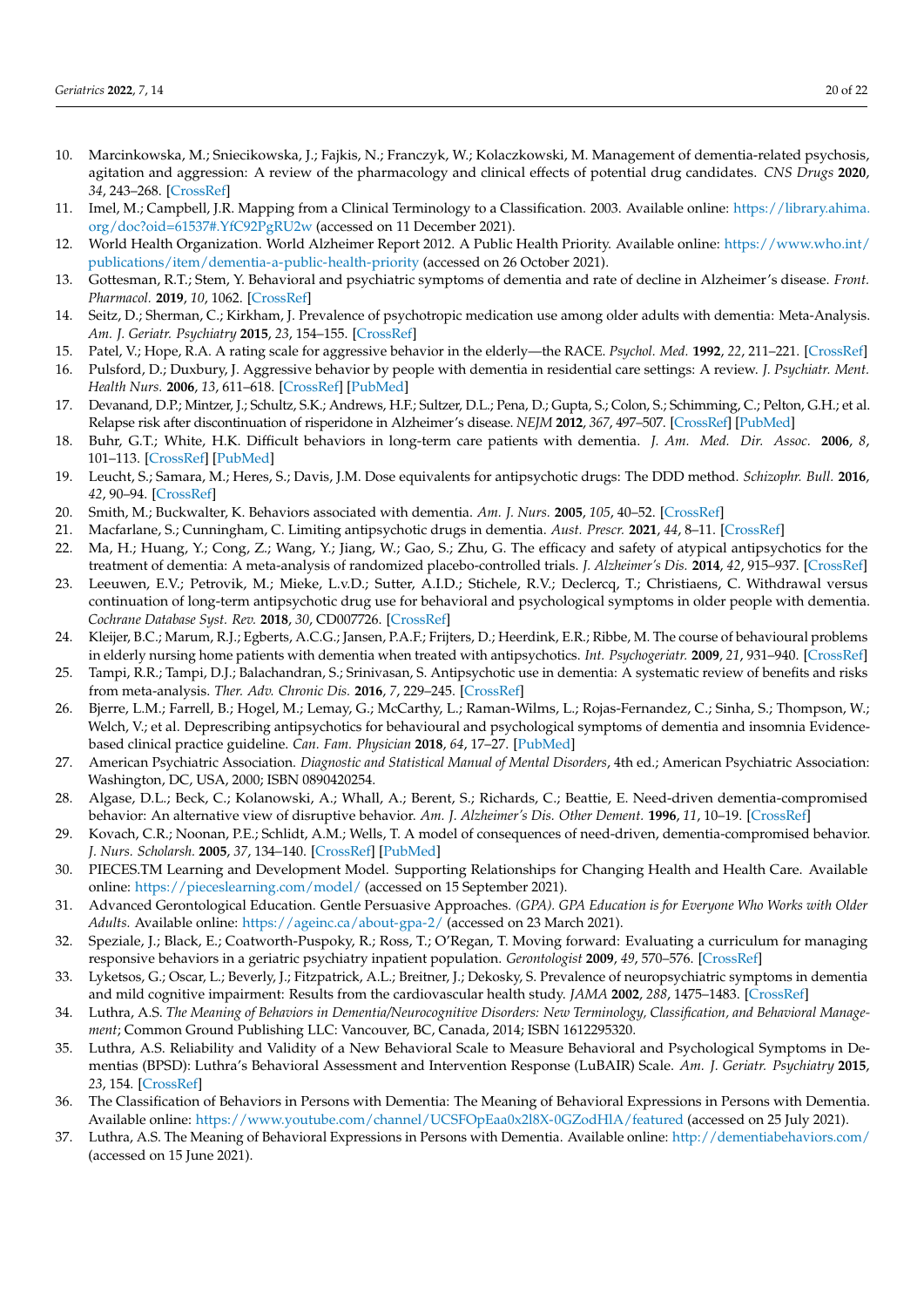- <span id="page-20-0"></span>38. Benjamin, D.J.; Berger, J.O.; Johannesson, M.; Nosek, B.A.; Wagenmakers, E.J.; Berk, R.; Bollen, K.A.; Brembs, B.; Brown, L.; Camerer, C.; et al. Redefine statistical significance. *Nat. Hum. Behav.* **2018**, *2*, 6–10. [\[CrossRef\]](http://doi.org/10.1038/s41562-017-0189-z)
- <span id="page-20-1"></span>39. Cohen, J. *Statistical Power Analysis for the Behavioral Sciences*; Lawrence Erlbaum Association: New York, NY, USA, 1988; ISBN 0-8058-0283-5.
- <span id="page-20-2"></span>40. Ralph, S.J.; Espinet, A.J. Increased All-Cause Mortality by Antipsychotic Drugs: Updated Review and Meta-Analysis in Dementia and General Mental Health Care. *J. Alzheimer's Dis. Rep.* **2018**, *2*, 1–26. [\[CrossRef\]](http://doi.org/10.3233/ADR-170042)
- <span id="page-20-3"></span>41. Atkinson, R.C.; Shiffrin, R.M. Human Memory: A proposed system and its Control Processes. *Psychol. Learn. Motiv.* **1968**, *2*, 89–195. [\[CrossRef\]](http://doi.org/10.1016/s0079-7421(08)60422-3)
- <span id="page-20-4"></span>42. Ruths, S.; Straand, J.; Nygaard, H.A.; Aarsland, D. Stopping antipsychotic drug therapy in demented nursing home patients: A randomized, placebo-controlled study—The Bergen District Nursing Home Study (BEDNURS). *Int. J. Geriatr. Psychiatry* **2008**, *23*, 889–895. [\[CrossRef\]](http://doi.org/10.1002/gps.1998)
- <span id="page-20-5"></span>43. Siegel, D.J. Memory: An overview, with emphasis on developmental interpersonal and neurobiological aspects. *J. Am. Acad. Child Adolesc. Psychiatry* **2001**, *40*, 997–1011. [\[CrossRef\]](http://doi.org/10.1097/00004583-200109000-00008) [\[PubMed\]](http://www.ncbi.nlm.nih.gov/pubmed/11556645)
- <span id="page-20-6"></span>44. Nevid, J. *Psychology: Concepts and Applications*, 3rd ed.; Wadsworth Cengage Learning: Belmont, NY, USA, 2009; ISBN 0547148143.
- <span id="page-20-7"></span>45. Anderson, R.C. *The Notion of Schemata and the Educational Enterprise: General Discussion of the Conference*; Lawrence Erlbaum: New Jersey, NY, USA, 1984; pp. 415–431, ISBN 9781315271644.
- <span id="page-20-8"></span>46. Kietzman, M. Information Processing. In *Perspectives in Psychological Experimentation: Towards the Year 2000*; Sarris, V., Praducci, A., Eds.; Hillsdale Erlbaum: New Jersey, NY, USA, 1984; pp. 291–309, ISBN 0898592887.
- <span id="page-20-9"></span>47. Kietzman, M. Perception, cognition, and information processing. In *Comprehensive Textbook of Psychiatry*, 4th ed.; Kaplin, H.I., Sadock, B., Eds.; Williams and Wilkins: Baltimore, UK, 1985; pp. 157–158, ISBN 0683045105.
- <span id="page-20-10"></span>48. Bridges-Parlet, S.; Knopman, D.; Steffes, S. Withdrawal of neuroleptic medications from institutionalized dementia patients: Results of a double blind, baseline-treatment controlled pilot study. *J. Geriatr. Psychiatry Neurol.* **1997**, *10*, 119–126. [\[CrossRef\]](http://doi.org/10.1177/089198879701000306) [\[PubMed\]](http://www.ncbi.nlm.nih.gov/pubmed/9322135)
- <span id="page-20-11"></span>49. Gibson, J.J. Theory of Affordances. In *Perceiving Acting, and Knowing: Toward an Ecological Psychology*; Shaw, R., Bransford, J., Eds.; Lawrence Erlbaum: Hillsdale, NJ, USA, 1979; pp. 67–82, ISBN 0898599598.
- <span id="page-20-12"></span>50. Maslow, A.H. A theory of human motivation. *Psychol. Rev.* **1943**, *50*, 370–396. [\[CrossRef\]](http://doi.org/10.1037/h0054346)
- <span id="page-20-13"></span>51. Bergh, S.; Selbæk, G.; Engedal, K. Dementia antipsychotics and antidepressants discontinuation study (DESEP) [Discontinuation of antipsychotics and antidepressants among patients with dementia and BPSD living in nursing homes—A 24 weeks double blind RCT]. *U/S Natl. Libr. Med.* **2011**, *344*, 1566.
- <span id="page-20-14"></span>52. Perry, W.; McIlwain, M.; Kloezeman, K.; Henry, B.L.; Minassian, A. Diagnosis and characterization of mania: Quantifying increased energy and activity in the human behavioral pattern monitor. *Psychiatry Res.* **2016**, *30*, 278–283. [\[CrossRef\]](http://doi.org/10.1016/j.psychres.2016.04.078)
- <span id="page-20-15"></span>53. Hanwella, R.; de Silva, V.A. Signs and symptoms of acute mania: A factor analysis. *BMC Psychiatry* **2011**, *11*, 137. [\[CrossRef\]](http://doi.org/10.1186/1471-244X-11-137)
- <span id="page-20-16"></span>54. Johnson, S.L.; Sandrow, D.; Meyer, B.; Winters, R.; Miller, I.; Solomon, D.; Keitner, G. Increases in Manic Symptoms After Life Events Involving Goal Attainment. *J. Abnorm. Psychol.* **2000**, *109*, 721–727. [\[CrossRef\]](http://doi.org/10.1037/0021-843X.109.4.721)
- <span id="page-20-17"></span>55. Bailey, M.R.; Williamson, C.; Mezias, C.; Winiger, V.; Silver, R.; Balsam, P.D.; Simpson, E.H. The effects of pharmacological modulation of the serotonin 2C receptor on goal-directed behavior in mice. *Psychopharmacology* **2015**, *233*, 615–624. [\[CrossRef\]](http://doi.org/10.1007/s00213-015-4135-3)
- <span id="page-20-18"></span>56. Conn, K.A.; Burne, T.H.; Kesby, J.P. Subcortical Dopamine and Cognition in Schizophrenia: Looking Beyond Psychosis in Preclinical Models. *Front. Neurosci.* **2020**, *14*, 542. [\[CrossRef\]](http://doi.org/10.3389/fnins.2020.00542)
- <span id="page-20-19"></span>57. Sabic, D.; Sabic, A.; Bacic-Becirovic, A. Major depressive disorder and difference between genders. *Mater. Socio-Med.* **2021**, *33*, 105–108. [\[CrossRef\]](http://doi.org/10.5455/msm.2021.33.105-108)
- <span id="page-20-20"></span>58. Sharma, A.; McClellan, J. Emotional and Behavioral Dysregulation in Severe Mental Illness. *Child Adolesc. Psychiatr. Clin. N. Am.* **2021**, *30*, 415–429. [\[CrossRef\]](http://doi.org/10.1016/j.chc.2020.10.010) [\[PubMed\]](http://www.ncbi.nlm.nih.gov/pubmed/33743948)
- <span id="page-20-21"></span>59. Kowalewski, W.; Walczak-Kozłowska, T.; Walczak, E.; Bikun, B.D. Nursing care in bipolar disorder—Case study. *Pomeranian J. Life Sci.* **2021**, *67*, 54–61. [\[CrossRef\]](http://doi.org/10.21164/pomjlifesci.772)
- <span id="page-20-22"></span>60. Myrbakk, E.; von Tetzchner, S. Psychiatric disorders and behavior problems in people with intellectual disability. *Res. Dev. Disabil.* **2008**, *29*, 316–332. [\[CrossRef\]](http://doi.org/10.1016/j.ridd.2007.06.002) [\[PubMed\]](http://www.ncbi.nlm.nih.gov/pubmed/17616450)
- <span id="page-20-23"></span>61. Parker, G.B.; Brotchie, H.; Graham, R.K. Vitamin D and depression. *J. Affect. Disord.* **2017**, *208*, 56–61. [\[CrossRef\]](http://doi.org/10.1016/j.jad.2016.08.082)
- <span id="page-20-24"></span>62. Hoffart, A.; Johnson, S.U.; Ebrahimi, O.V. The network of stress-related states and depression and anxiety symptoms during the COVID-19 lockdown. *J. Affect. Disord.* **2021**, *294*, 671–678. [\[CrossRef\]](http://doi.org/10.1016/j.jad.2021.07.019)
- <span id="page-20-25"></span>63. Everitt, N.; Broadbent, J.; Richardson, B.; Smyth, J.M.; Heron, K.; Teague, S.; Fuller-Tyszkiewicz, M. nExploring the features of an app-based just-in-time intervention for depression. *J. Affect. Disord.* **2021**, *291*, 279–287. [\[CrossRef\]](http://doi.org/10.1016/j.jad.2021.05.021)
- <span id="page-20-26"></span>64. Szymkowicz, S.M.; Jones, J.D.; Timblin, H.; Ryczek, C.; Taylor, W.D.; May, P.E. Apathy as a Within-Person Mediator of Depressive Symptoms and Cognition in Parkinson's disease: Longitudinal Mediation Analyses. *Am. J. Geriatr. Psychiatry* **2021**, *21*, 1064–7481. [\[CrossRef\]](http://doi.org/10.1016/j.jagp.2021.11.007)
- <span id="page-20-27"></span>65. Seetharaman, A.; Chauhan, V.S.; Adhvaryu, A.; Prakash, J. Lorazepam challenge test: A unique clinical response in catatonia. *Ind. Psychiatry J.* **2021**, *30*, 235–236. [\[CrossRef\]](http://doi.org/10.4103/0972-6748.328871)
- <span id="page-20-28"></span>66. van Rooij, B.; Sokol, D.D. *The Cambridge Handbook Compliance*; Cambridge University Press: Cambridge, UK, 2021; ISBN 9781108759458.